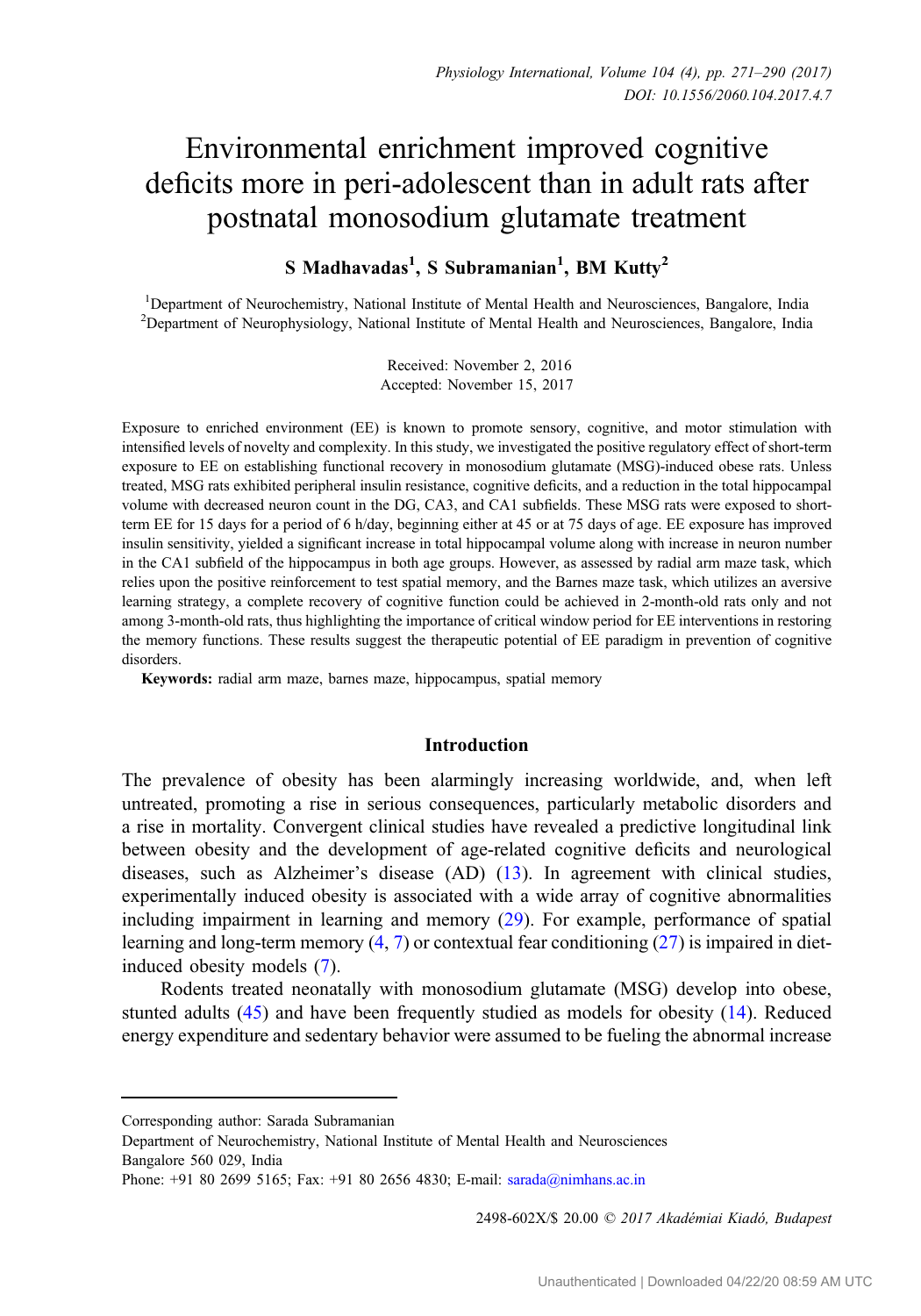of fat deposits in postnatal MSG-treated rats as they present with adult age obesity without hyperphagia ([37\)](#page-18-0). MSG induces obesity by disrupting the hypothalamic-signaling cascade of leptin action ([37](#page-18-0)). The consequent leptin resistance in the central nervous system (CNS) results in the characteristic changes associated with AD [\(8\)](#page-17-0). It has been shown earlier that MSG-treated obese rats exhibited significant decline in cognitive functions in peri-adolescent and adult stages ([23](#page-17-0), [32,](#page-18-0) [35](#page-18-0)). Transition from the pre-obese to the obese state was found to occur in MSG-treated rats between the 30th and the 90th day ([40\)](#page-18-0). Therefore, to observe the obesity-associated metabolic disturbances further leading to cognitive impairment, this study was designed to investigate the early changes in the transition state of the pre-obese to obese state in the postnatal MSG-treated rats.

Neonatal MSG administration produces behavioral deficits, which were proved by many studies and a few have examined the possible ways of reversal following exposure to enriched environment (EE) [\(24](#page-17-0), [52\)](#page-19-0). A diverse range of molecular, cellular, and behavioral effects of EE has been described in wild-type mice and rats, as studied previously  $(6, 47)$  $(6, 47)$  $(6, 47)$ . The EE-induced changes are not merely transcriptional and extend to effects on the proteome [\(25](#page-17-0)). The cellular effects of EE, which are presumably dependent on molecular changes, include enhanced adult neurogenesis  $(56)$  $(56)$  and synaptic plasticity  $(11)$  $(11)$ . Furthermore, specific neuronal cell populations in the areas concerned with spatial information and cognitive map development, viz., the dentate gyrus (DG), CA1, and CA3 areas of hippocampus, subiculum, and entorhinal cortex  $(10)$  $(10)$  have been shown to be activated by EE  $(2)$  $(2)$  and these effects include glia ([33\)](#page-18-0) also. The time where there is a requirement for environmental input for proper development of a particular brain circuit is called a critical period ([22\)](#page-17-0). If the brain circuit is not stimulated, the function served by the brain circuit will be permanently compromised. These windows of plasticity are very important in brain development. However, a range of other cellular effects have been described, including those impacting on metabolism, the immune system ([38\)](#page-18-0) and the hypothalamic-pituitary-adrenal-axis [\(39](#page-18-0)). The EE-induced increase in adult hippocampal neurogenesis may contribute to enhancement of specific cognitive functions, in particular, pattern separation ([53](#page-19-0)). As shown in previous studies, EE provides a useful and non-invasive method of reversing behavioral deficits in several disorders. Therefore, this study was aimed to investigate the efficacy of EE on behavioral recovery following neonatal MSG administration in 45- and 75-day old rats.

## Materials and Methods

Monosodium L-glutamate (MSG), 5, 5-dithiobis-2-nitrobenzoic acid, butyrylthiocholine iodide (BTCI), glucose oxidase, peroxidase, cholesterol standard, 4-aminophenazone and thiobarbituric acid were purchased from Sigma-Aldrich, Bangalore. For the quantitative analysis of rat serum insulin, the ELISA kit was purchased from EMD Millipore, USA. All other reagents used were of analytical grade and obtained locally.

#### Animals and experimental protocols

A total of 128 male Sprague Dawley rat pups were chosen for the study. They were maintained under controlled temperature and light. Neonatal rat pups were injected with MSG (4 mg/g body weight) daily once for 14 consecutive days after birth through intraperitoneal route. Rats of the same age and strain, receiving saline, served as control. For the evaluation of the beneficial effects of exposure to EE at 45 and 75 days of age, the rats were first exposed to socially enriched housing environment/EE before subjecting to the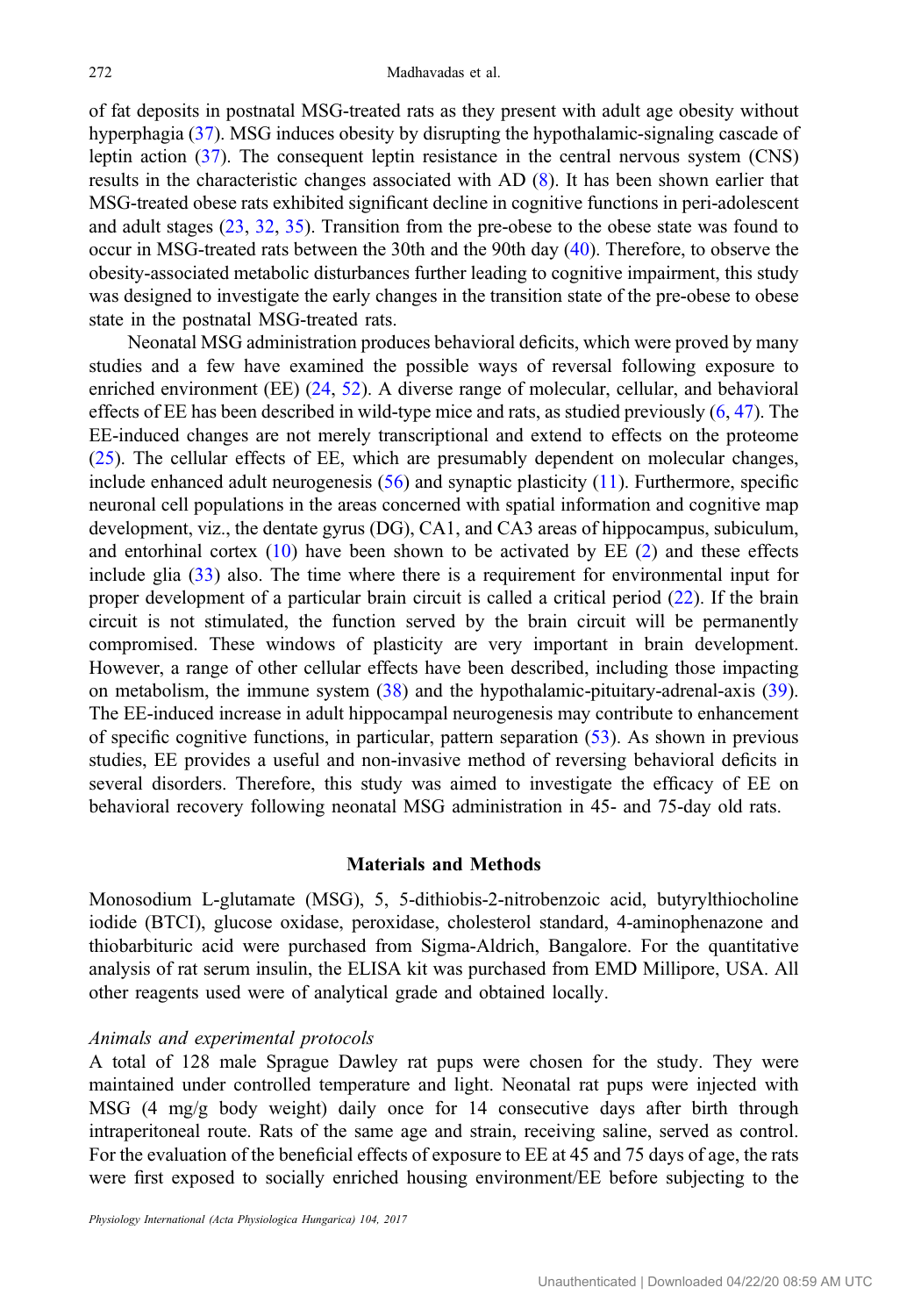behavioral training in the radial arm maze (RAM) and Barnes maze and the rats were divided into the following groups ( $n = 8$  in each group). Different sets of rats were used for different maze studies.

Group  $I$  – untreated control rats (Ctrl) Group  $II$  – controls exposed to EE for 15 days (Ctrl EE) Group III – MSG-treated rats (MSG) Group IV – MSG rats exposed to EE for 15 days (MSG EE)

After the treatment, the rats attained the age of 2 and 3 months, respectively. Behavioral testing, biochemical analysis, and stereology experiments were performed with these rats. The study design is presented in Fig. 1. All the experimental rats survived till sacrifice. All the procedures were in compliance with the Institutional Animal Ethics Committee (CPCSEA registration no. of the institute: reg. no. 12/GO/ac/99/CPCSEA; IAEC approval no. AEC/43/ 258/NC dated April 21, 2011).

### Housing conditions

Standard housing condition. About 2–3 rats were housed in each polypropylene cage  $(36 \times 23 \times 15$  cm) containing paddy husk as bedding material, which was changed on alternate days. Food and water were provided *ad libitum* to all the groups of rats throughout the study. They were kept in a well-ventilated room and 12-h light–dark cycle was maintained.

EE housing condition. The EE paradigm we used in this study was self-defined by our laboratory, considering that the goal of EE is to provide rats with opportunities to express their full range of species-typical behavioral patterns, and a certain degree of control over their environment. Both the Ctrl EE and MSG EE groups were exposed to enriched housing conditions for 6 h daily (from 10:00 AM to 4:00 PM) for 15 days. Enriched housing was provided by exposing the rats to a specially designed cage with a dimension of 81.5  $\times$  61  $\times$ 45 cm, the walls made of metal wire mesh and the bottom with wooden platform. A sliding door was provided for replacing the paddy husk and placing the rats. About 8–10 rats were housed in this cage to provide social stimulation. The cage was equipped with various exploratory materials like plastic tunnels (30-cm long and 12 cm in diameter), metal



After behavioural assessment, the animals were sacrificed. From each category, 4 animals were subjected to biochemical investigations and 4 animals were subjected to histological evaluation

Fig. 1. The study design and the distribution of rats to various groups is indicated. RAM: radial arm maze; BM: Barnes maze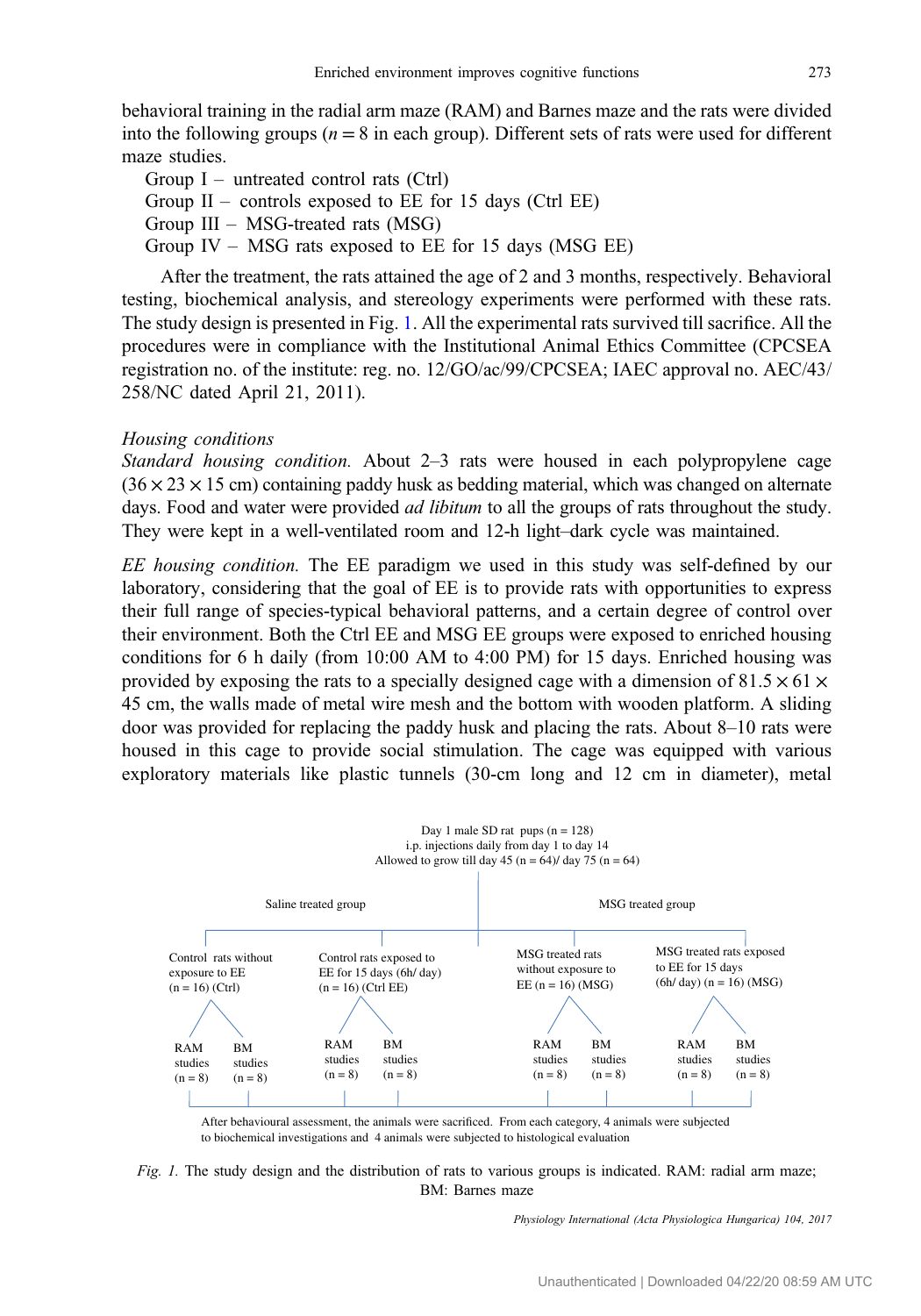platforms (40-cm long  $\times$  25-cm width and 25-cm long  $\times$  15-cm width), balls, rattle, ladders, and toys of various sizes and textures (wood, metal, and plastics). The rats were exposed to novelty stimulation by changing the exploratory objects daily.

## RAM studies

Four arm baited task. In this task, only four arms (arms  $1, 3, 5$ , and  $7$ ) in the 8-arm maze were baited. At the start of each trial, the food reward was placed in the specified arms (1, 3, 5, and 7), which was kept constant across trials and sessions. To begin with each training trial, the rat was placed in the central compartment of the maze. All the arms were opened. The training trial continued until the rat retrieved the food reward from all the four arms or spent 5 min in the maze. Reentry into an arm was considered as working memory error. Entry into an unbaited arm was considered as reference memory error. The rats were given four trials of one session per day with an intertrial interval of 15 min. The training continued until the rat learnt to retrieve the food reward from all the four arms.

Retention test. Retention test was carried out 10 days following acquisition. In the retention test, performance in a single session (four trials) was assessed; depending on 5 min allocated time to complete the task and the mean average performance of the four trials was calculated.

## Barnes maze

The maze consisted of a gray circular platform with 120 cm diameter that was brightly lit from above. The platform was elevated 90 cm above the floor by a stand. Twelve holes measuring 6.25 cm in diameter were evenly spaced around the perimeter. A rectangular black escape box (35-cm length  $\times$  15-cm wide  $\times$  19-cm depth) was placed beneath the target hole. Four visual cues consisting of various shapes (triangle, square, circle, and vertical bar) were placed at evenly spaced intervals on the inside of the maze wall. Two 150-W lights were hung above the platform to create a potentially adverse environment and trigger the rats to escape from the brightly lit, open surface (in favor of the dark environment of the escape box). The escape box location remained constant for any individual rat across test trials during acquisition and retention. The Barnes maze task was carried out in accordance with our earlier study ([36\)](#page-18-0).

Retention test. After the acquisition trials, testing was abated for 5 days and retention was evaluated in a single session (three trials) depending on 2 min allocated time to reach the escape box and the mean average performance of the retention session was calculated.

After completing the behavioral assessment trials, four rats from each group were sacrificed by cervical dislocation for biochemical analysis and remaining rats were subjected to histological verification of hippocampal neurodegeneration. Approximately 1 ml of blood was collected from each rat through cardiac puncture; serum was separated and stored at −20 °C until analysis.

## Anthropometric measurements and analysis of the serum parameters

The body weight and body length were used to confirm the body mass index (BMI) status in the rats as described earlier [\(35](#page-18-0)). The levels of glucose, cholesterol, and thiobarbituric acid reactive substances (TBARs) were estimated by the procedure detailed earlier [\(36](#page-18-0)). Briefly, glucose was estimated by glucose oxidase/peroxidase method, wherein, glucose present in the serum was oxidized by the enzyme glucose oxidase to gluconic acid. The liberated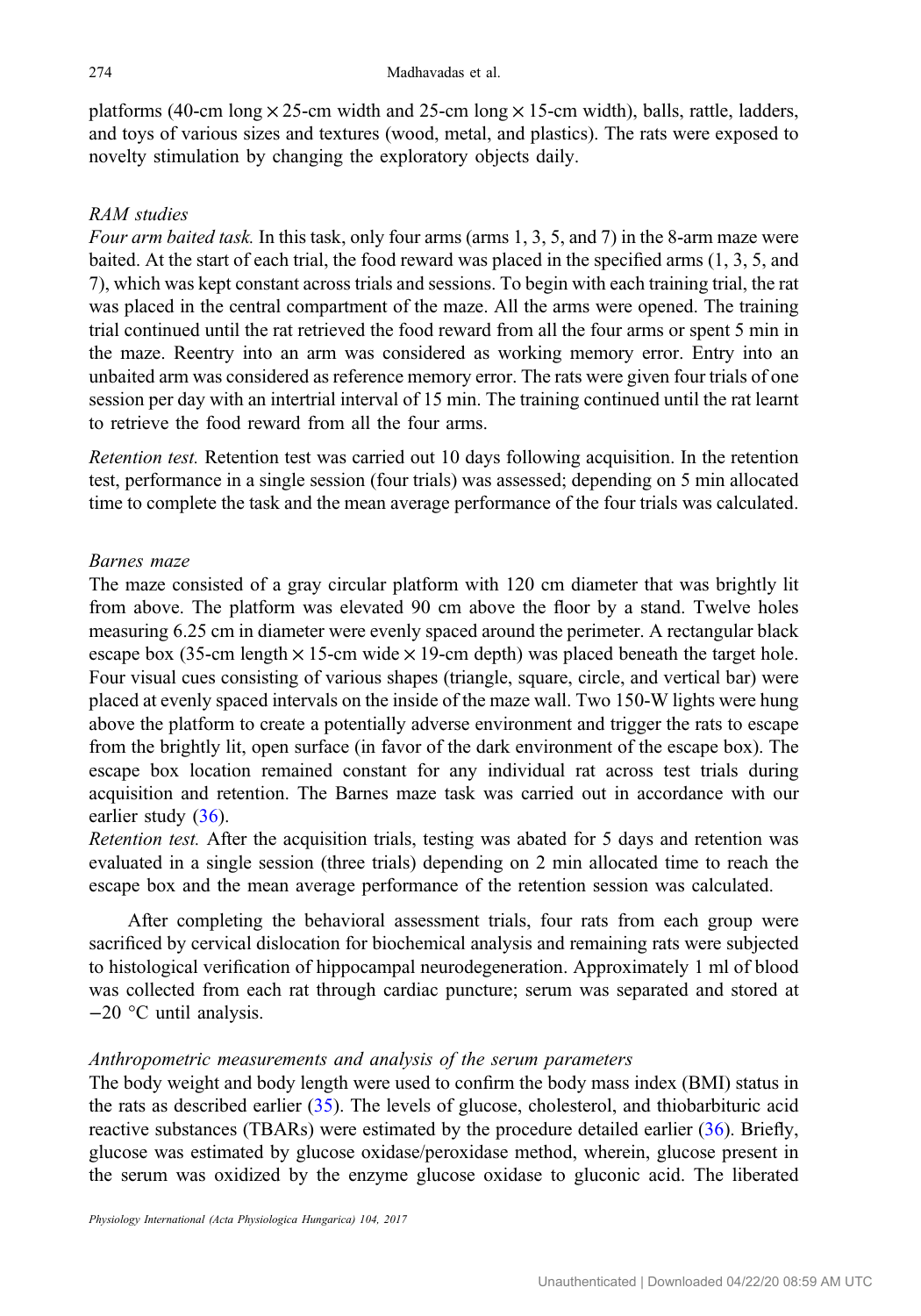hydrogen peroxide was converted to water and oxygen by the enzyme peroxidise. Utilization of the released oxygen by 4-aminophenazone with phenol resulted in formation of pinkcolored product, which was measured at 510 nm. Total cholesterol was estimated by first deproteinating the serum with ferric chloride–acetic acid reagent treatment. The protein free supernatant was treated with concentrated sulfuric acid. The reddish purple color developed was measured at 540 nm. TBARs were extracted with glacial acetic acid and measured by spectrophotometry at 532 nm. Levels of insulin in the serum were measured by sandwich ELISA method as per manufacturer's instructions. The sensitivity of the assay for insulin was 0.2 ng/ml and the detection range was 0.2–10 ng/ml. The serum butyryl cholinesterase activity was measured by Ellman's method ([17\)](#page-17-0) using the artificial substrate BTCI and the enzyme activity was expressed as U/ml serum.

#### Histological assessment of hippocampal neurodegeneration

Following behavioral studies, all rats from different groups were subjected to histological verification of hippocampal neurodegeneration. The volume analysis of total hippocampus as well as neuron count in the CA1, CA3, and DG subfields of the hippocampus was carried out. The rats were transcardially perfused, with 0.9% saline followed by 10% formalin. The brains were subsequently removed and post fixed in 10% formalin. About 30-μm-thick coronal sections were taken (every fifth section) (Vibratome VT1000S, Leica Germany) at the level of dorsal hippocampus [from 2.3 to 3.8 mm with reference to Bregma, using the Paxinos and Watson [\(48](#page-18-0)) rat brain atlas], stained with 0.1% cresyl violet and examined microscopically. Photomicrographs of the sections were taken using the Olympus BX61 microscope.

#### Hippocampal volume analysis

Hippocampal volume estimation using the Cavalieri principle was performed with Stereo-Investigator software 8.1 (MBF Bioscience, Microbrightfield Inc., Williston, VT, USA) and Olympus BX61 microscope fitted with a motorized stage. Volume analysis was carried out as described in our previous study [\(34](#page-18-0)).

## Estimation of neuron number

Series of sections, including every fifth section, were randomly chosen and coded to ensure blinding to the investigators. The sections used for volume estimation were used for the neuron number estimation also. Unbiased stereological estimates of neuron number were obtained with the commercial software Stereo-Investigator software 8.1 and Olympus BX61 microscope fitted with a motorized stage. Neuron number in both the hemispheres of all the experimental rats were estimated with the optical fractionators probe  $(20)$  $(20)$ , using a 400 $\times$ magnification. Parameters of the optical dissector probes used to estimate neuron number were given in detail in Table I. The delineations of the areas included in the stereological

| Parameter                  | DG/CA3           | CA1              |
|----------------------------|------------------|------------------|
| Grid spacing $(\mu m)$     | $300 \times 300$ | $150 \times 150$ |
| Counting frame $(\mu m)$   | $50 \times 50$   | $50 \times 50$   |
| Dissector height $(\mu m)$ | 12               | 12               |

Table I. Parameters of the optical fractionator probes used to estimate neuron number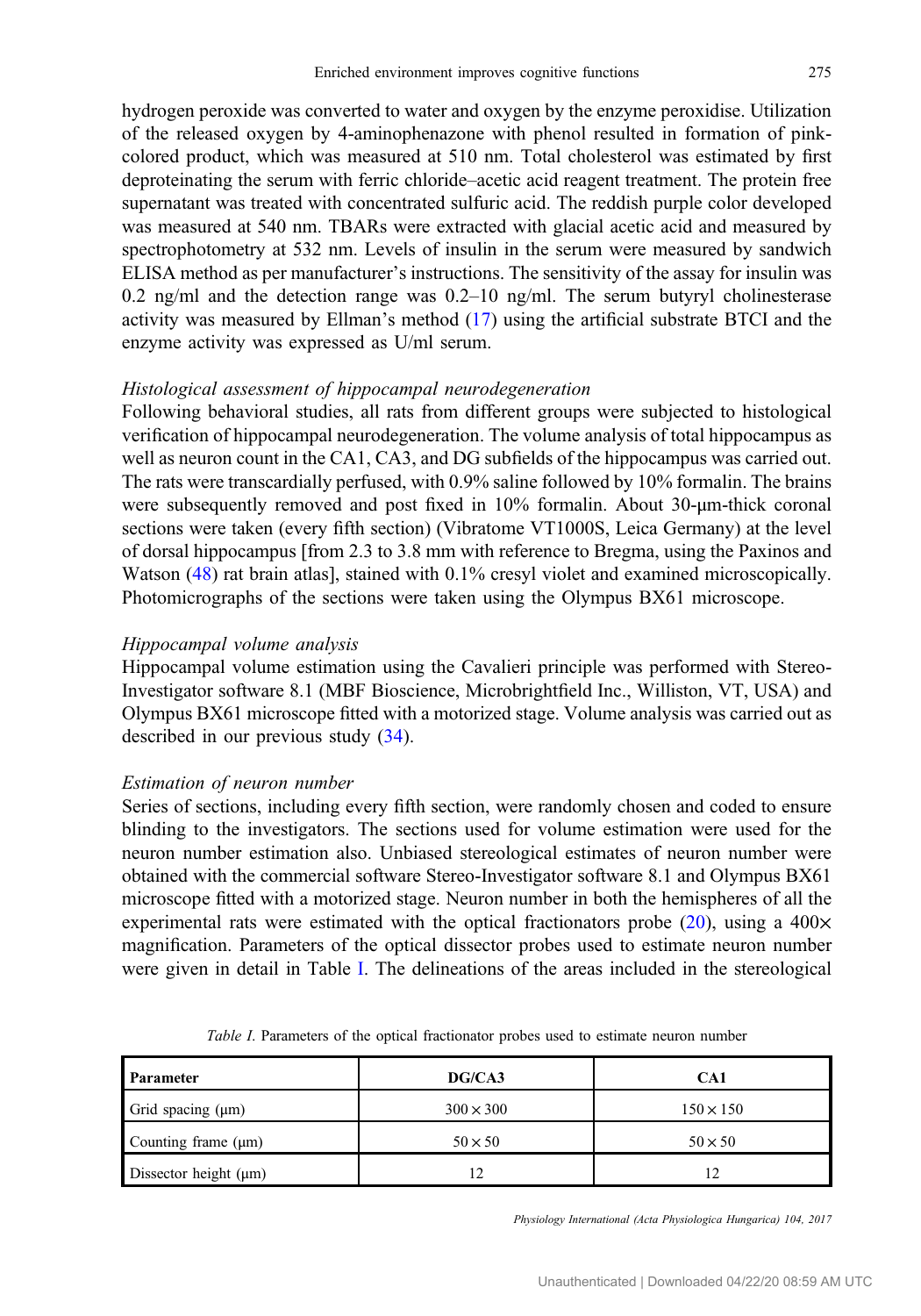estimation of neuron number are based on the rat hippocampus atlas ([48\)](#page-18-0). The following regions of interest were chosen: DG, CA3, and CA1.

The tissue thickness was measured at every dissector location, and the measured thickness was  $15.68 \pm 2.14$  μm (mean  $\pm$  SD). Section thickness did not differ between groups. Dissector height was 12 μm and a 1-μm guard zone at the top and bottom part of the section was excluded from the analysis at every step. The neurons were identified by a unique identifiable point, chosen to be the nucleolus, which had to come into focus as one focused point through the thickness of the dissector, and the nucleolus had to be inside the counting frame without touching the exclusion lines. Glial cells were not counted, and these were generally differentiated from neurons using morphological criteria, markedly the absence of a large nucleus with clear heterogeneity of chromatin. The estimated total number of neurons in each area was calculated based on the optical fractionator counts using Stereo Investigator. The Gundersen's coefficient of error (CE) values (for each individual estimate) were calculated in Stereo Investigator and a smoothness factor  $m = 1$  was chosen, as this is considered a suitable choice for most biological samples [\(57](#page-19-0)).

idered a suitable choice for most biological samples (57).<br>The mean CE was calculated as  $\sqrt{\text{mean CE}^2}$  and the coefficient of variation (CV) (the observed CV among rats) as SD/mean. The ratio  $CE^2/CV^2$  was also calculated to judge the contribution of the stereological analysis to the observed group variance, as opposed to the part due to biological variance.

## Statistical analysis

Two-way analysis of variance (ANOVA) followed by post hoc Bonferroni test was done to assess the differences in the rate of learning among the groups over the days during acquisition in RAM and Barnes maze task. To confirm the differences in learning rates for each group, one-way ANOVA followed by *post hoc* Tukey's test over the days was done during acquisition. Retention tests, for all the behavioral studies, stereological assessment of total hippocampal volume, neuron count, and all the biochemical parameters were assessed using repeated measures ANOVA followed by *post hoc* Tukey's multiple comparison tests. The relationship between hippocampal CA1/CA3 neuronal cells and reference/working memory errors was analyzed by Spearman's correlation coefficient. All statistical analyses were carried out using GraphPad Version 5 (Prizm; GraphPad Software Inc, San Diego, California, USA). Each value represents mean  $\pm$  standard error of mean ( $n = 8$ ). Probability values less than 0.05 were considered statistically significant.

#### Results

#### Effects of MSG on anthropometric and serum parameters

Postnatal MSG administration resulted in increase in body weight, BMI as early as 2 months of age. Serum glucose, insulin, cholesterol, TBARs, and butyrylcholinesterase were significantly elevated in the MSG-treated rats in both age groups indicating metabolic derangement at a very early stage. Although the cholesterol and TBARs remained elevated, increase in insulin levels seen in the MSG rats was significantly reduced upon exposure to enriched housing in both the age groups (Table [II\)](#page-6-0).

## Effect of MSG on RAM performance

Errors in four-arm baited task. MSG rats in both age groups indiscriminately entered all the arms and thus the effect of MSG significantly impaired the behavioral performance of the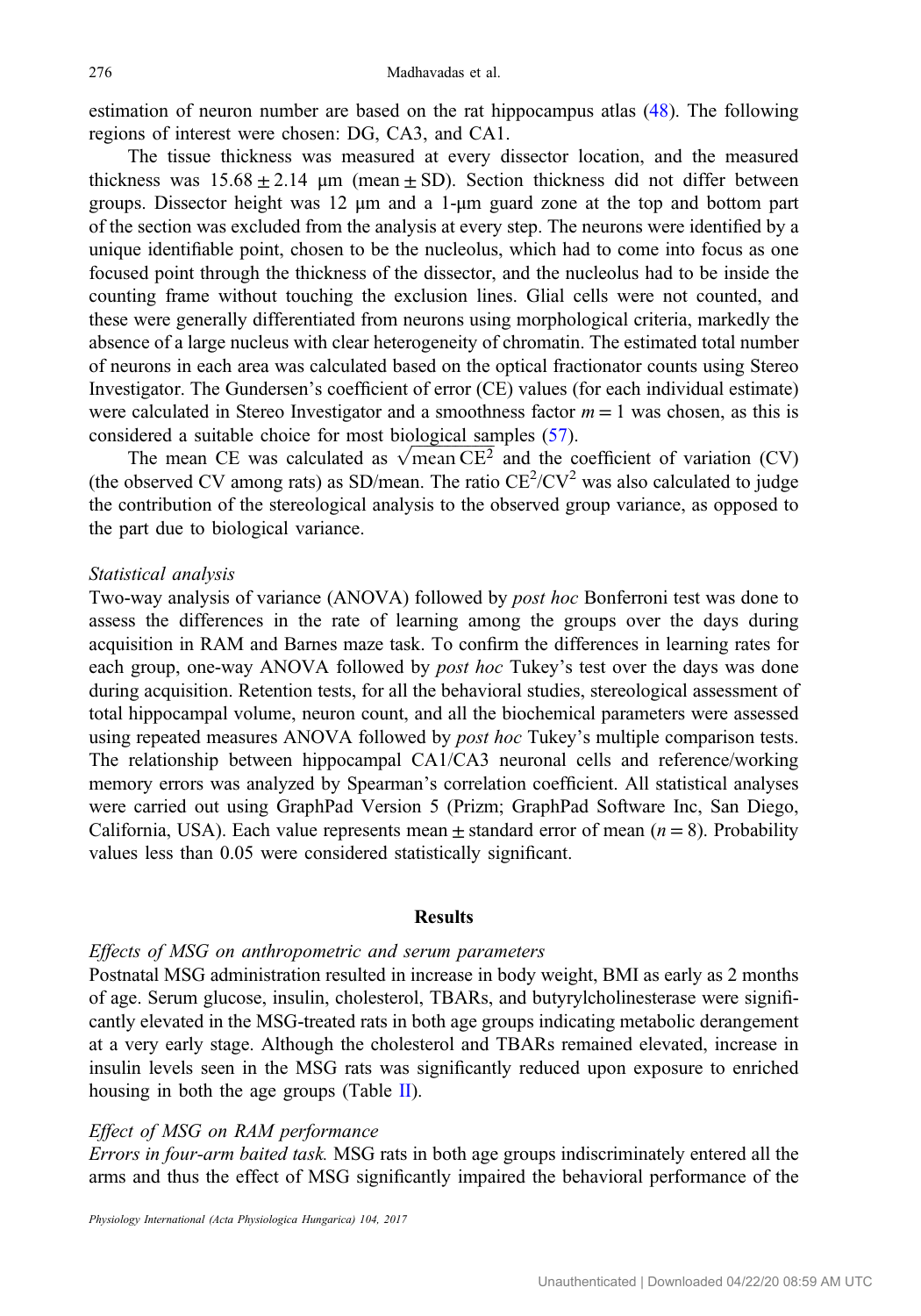| $\frac{1}{2}$<br>ı<br>j                                              |
|----------------------------------------------------------------------|
| ı<br>$\ddot{\phantom{0}}$                                            |
|                                                                      |
| <b>Contract</b><br>١<br>$\ddot{\phantom{a}}$<br>i                    |
| .<br>جوړه ج<br>i                                                     |
| <b>CONTRACTOR</b><br>i                                               |
| ¢<br>i<br>ı<br>֖֖֖֖֖֖֖֧֧֪֪ׅ֚֚֚֚֚֚֚֚֚֚֚֚֚֚֚֚֚֚֚֚֚֚֚֚֚֚֚֚֚֚֬֝֓֝֓֞<br>l |
| ļ                                                                    |
| ١                                                                    |

<span id="page-6-0"></span>

|                             |                       |                  | 2-month-old rats               |                    |                  |                              | 3-month-old rats      |                    |
|-----------------------------|-----------------------|------------------|--------------------------------|--------------------|------------------|------------------------------|-----------------------|--------------------|
| Parameter $(n = 8)$         | E                     | Ctrl EE          | <b>MSG</b>                     | MSG EE             | Erl              | Ctrl EE                      | <b>MSG</b>            | MSG EE             |
| Body weight (g)             | $5 + 8.42$<br>188.5   | $185.3 \pm 11$   | $214 \pm 7.05$ ***             | $206.7 \pm 9.72$   | $213.3 \pm 9.18$ | $207.7 \pm 10.27$            | $285 \pm 4.83$ ****   | $276.3 \pm 12.14$  |
| Naso anal length (cm)       | $4 \pm 0.54$<br>19.83 | $20 \pm 0.57$    | $16.33 \pm 0.61$ <sup>##</sup> | $16.17 \pm 0.30$   | $21 \pm 0.36$    | $21.33 \pm 0.49$             | $17.33 \pm 0.42$      | $17.67 \pm 0.49$   |
| BMI [wt $(g)$ /h $(cm)^2$ ] | $\pm 0.05$<br>0.47    | $0.46 \pm 0.039$ | $0.80 \pm 0.085$ <sup>#</sup>  | $0.79 \pm 0.12$    | $0.48 \pm 0.016$ | $0.45 \pm 0.056$             | $0.95 \pm 0.069$      | $0.88 \pm 0.029$   |
| Glucose (mg/dl              | $31 + 7.31$<br>96.33  | $95.67 \pm 8.87$ | $128 \pm 8.54$ <sup>***</sup>  | $114.7 \pm 25.18$  | $102.3 \pm 3.14$ | $99 + 6.65$                  | $139.3 \pm 4.86$ **** | $124.8 \pm 9.68$   |
| Insulin $(ng/ml)$           | $\pm 0.15$  <br>0.97  | $0.75 \pm 0.11$  | $2.08 \pm 0.29$ ****           | $1.23 \pm 0.14***$ | $1.02 \pm 0.19$  | $0.84 \pm 0.08$              | $3.10 \pm 0.28$ ****  | $1.79 \pm 0.52***$ |
| Cholesterol (mg/dl)         | $\pm 6.9$<br>126.5    | $144 \pm 8.27$   | $192.1 \pm 15.16^{\dagger}$    | $186.2 \pm 11.52$  | $155.4 \pm 2.51$ | $145.3 \pm 11.57$            | $1245.5 \pm 18.07***$ | $229.3 \pm 10.97$  |
| TBARS (nmol of MDA/ml)      | ± 0.04<br>0.34        | $0.35 \pm 0.026$ | $1.71 \pm 0.40$                | $1.42 \pm 0.29$    | $0.80 \pm 0.036$ | $0.76 \pm 0.13$ <sup>#</sup> | $1.80 \pm 0.10^{***}$ | $1.73 \pm 0.21$    |
| BChE (U/ml)                 | $1.66 \pm 0.33$       | $1.5 \pm 0.28$   | $5.66 \pm 0.88$ ****           | $3.5 \pm 0.57***$  | $3 + 0.96$       | $2.66 \pm 0.88$              | $6.66 \pm 0.55$ ****  | $6 + 1.52$         |
|                             |                       |                  |                                |                    |                  |                              |                       |                    |

MSG: monosodium glutamate; TBARS: thiobarbituric acid reactive substances; BMI: body mass index; BChE: butyrylcholinesterase; MDA: malondialdehyde; EE: enriched MSG: monosodium glutamate; TBARS: thiobarbituric acid reactive substances; BMI: body mass index; BChE: butyrylcholinesterase; MDA: malondialdehyde; EE: enriched environment. environment.

 $\leqslant_{\ast}^{\ast}$  $0.001$  and \*\*\**p* v 0.0001 compared with age-matched MSG-treated rats.  $p^* p < 0.05$ ,  $\#_p <$  $0.001$ , and  $^{***}_{p}$ v 0.0001 compared with age-matched controls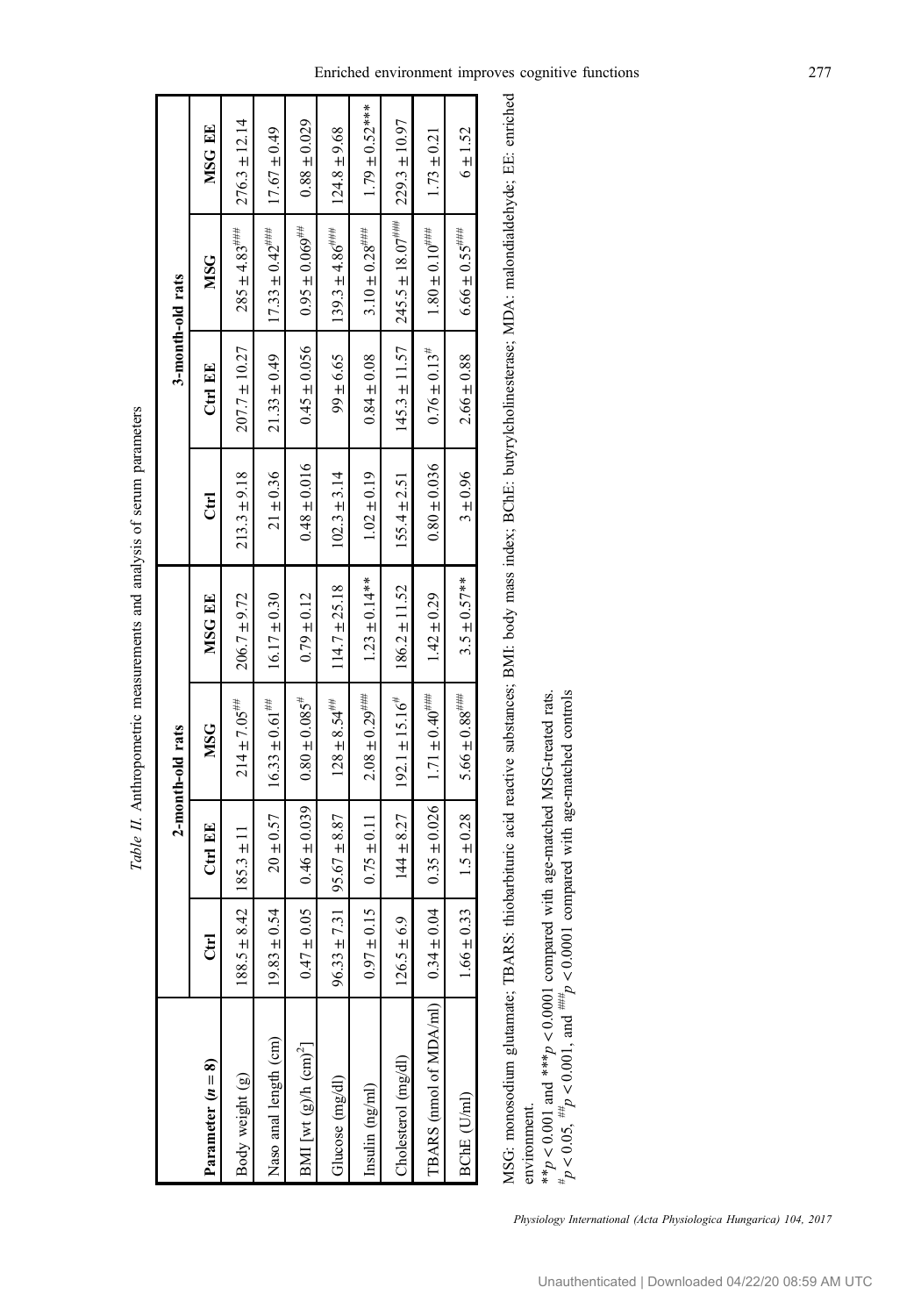spatial task but with training in both age groups, there were reductions in the reference memory errors (Fig. [2A](#page-8-0) and [C\)](#page-8-0). Entry into an unbaited arm was considered as reference memory error. MSG rats committed greater number of reference memory errors by entering into the unbaited arms. We have observed significant differences in performance across days  $[2M; F(8, 252) = 43.25, p < 0.0001; 3M; F(8, 252) = 39.01$ ,  $p < 0.0001$ ] and between groups [2M; F (3, 252) = 91.21,  $p < 0.0001$ ; 3M; F (3, 252) = 119.80, p < 0.0001]. Ctrl and Ctrl EE rats made fewer reference memory errors during the acquisition trials when compared with MSG and MSG EE group rats. A significant reduction in the entries into the unbaited arms was observed from day 3 in MSG EE rats, and a significant reduction in reference memory errors was observed in the 2-month-old MSG EE group by day 9 but not in the 3-month-old MSG EE group in comparison with those in age-matched MSG rats (Fig. [2A](#page-8-0) and [C\)](#page-8-0). During retention, in both age groups, Ctrl and Ctrl EE rats were able to retain the memory of the learned task and performed well by committing less reference memory errors. In contrast, MSG rats committed more reference memory errors indicating impairment of implicit/non-contextual memory. MSG EE rats performed well during retention by consolidating the implicit memory learned during acquisition as reflected by less reference memory errors in comparison with age-matched MSG rats (Fig. [2E](#page-8-0) and [G](#page-8-0)).

During the initial days of training in the RAM task, rats from all groups made random reentries into arms already visited. As the training continued, all the rats from the four groups showed progressive decrease in working memory errors as a measure of task learning. Reentry into an arm was considered as working memory error. There were significant differences in performance across days [2M; F  $(8, 252) = 52.49, p < 0.0001$ ; 3M;  $F(8, 252) = 66.35, p < 0.0001$  and between groups [2M;  $F(3, 252) = 79.17, p < 0.0001$ ; 3M;  $F$  (3, 252) = 66.58,  $p < 0.0001$ ] (Fig. [2B](#page-8-0) and [D\)](#page-8-0). Ctrl and Ctrl EE rats have shown reduction in working memory errors from days 3 and 4 in both the age groups. MSG rats at 2 months of age have shown reduction in working memory errors from day 5 during acquisition as well as during retention, which has further improved upon EE exposure. However, 3-month-old MSG rats continued to commit errors indicating aberrations in explicit memory (Fig. [2B](#page-8-0) and [D](#page-8-0)). Two-month-old MSG EE rats performed well during retention by consolidating the explicit memory learned during acquisition as reflected by less working memory errors in comparison with age-matched MSG rats (Fig. [2F](#page-8-0) and [H\)](#page-8-0). The same trend was not observed in the 3-month-old MSG EE rats as there were no significant reduction in the working memory errors indicating an age-dependent impairment in the learning and memory behavior (Fig.  $2F$  and [H](#page-8-0)). The latency time taken to complete the partially baited RAM task revealed significant differences among the Ctrl and MSG groups in both age groups ( $p < 0.0001$ ). MSG rats exposed to EE have shown comparative reduction in latency in both age groups with respect to age-matched MSG rats, but significant changes were not observed (data not shown).

## Effect of MSG and EE on Barnes circular maze performance

When analyzing the time taken to find the escape box in Barnes maze, during acquisition, MSG rats showed a significant increase in time (latency) in finding the escape box in comparison with the age-matched controls (Fig. [3A](#page-9-0) and [C\)](#page-9-0), which was effectively reduced in MSG EE groups. Similar trend of improvement in reduction in latency was appreciable in MSG EE group during retention trials (Fig. [3E](#page-9-0) and [G\)](#page-9-0).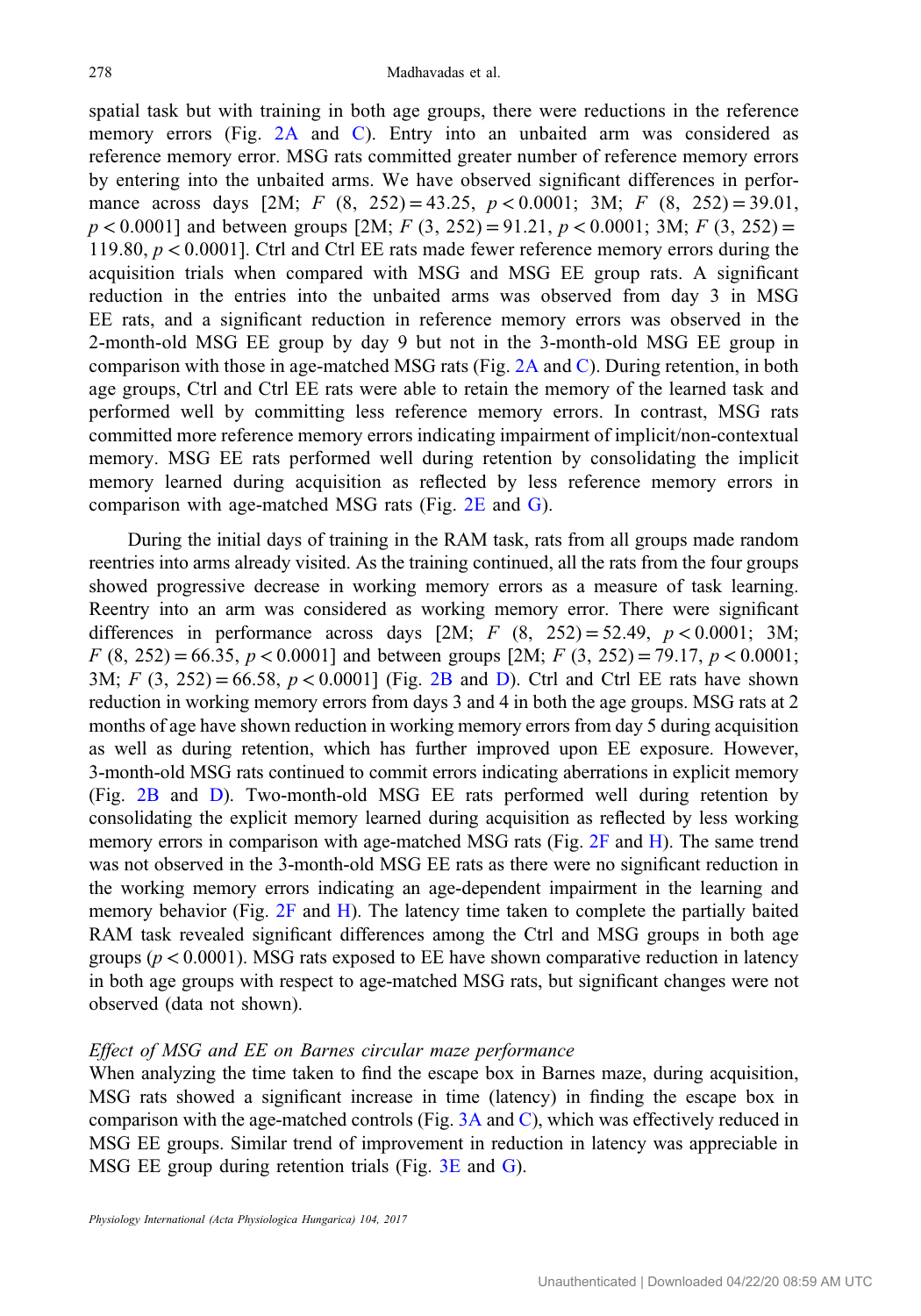<span id="page-8-0"></span>

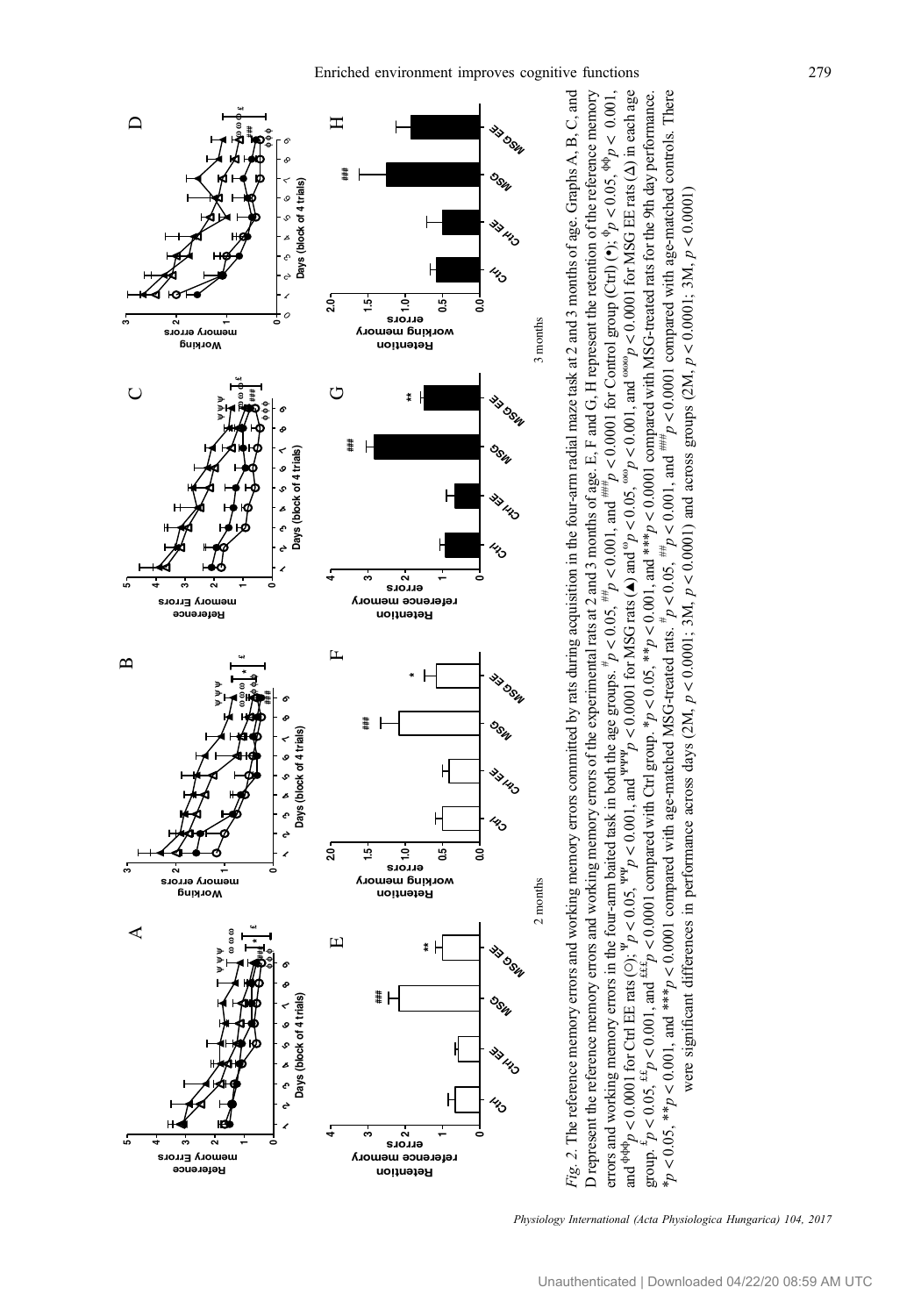<span id="page-9-0"></span>

Physiology International (Acta Physiologica Hungarica) 104, 2017

experimental rats from both the age groups

experimental rats from both the age groups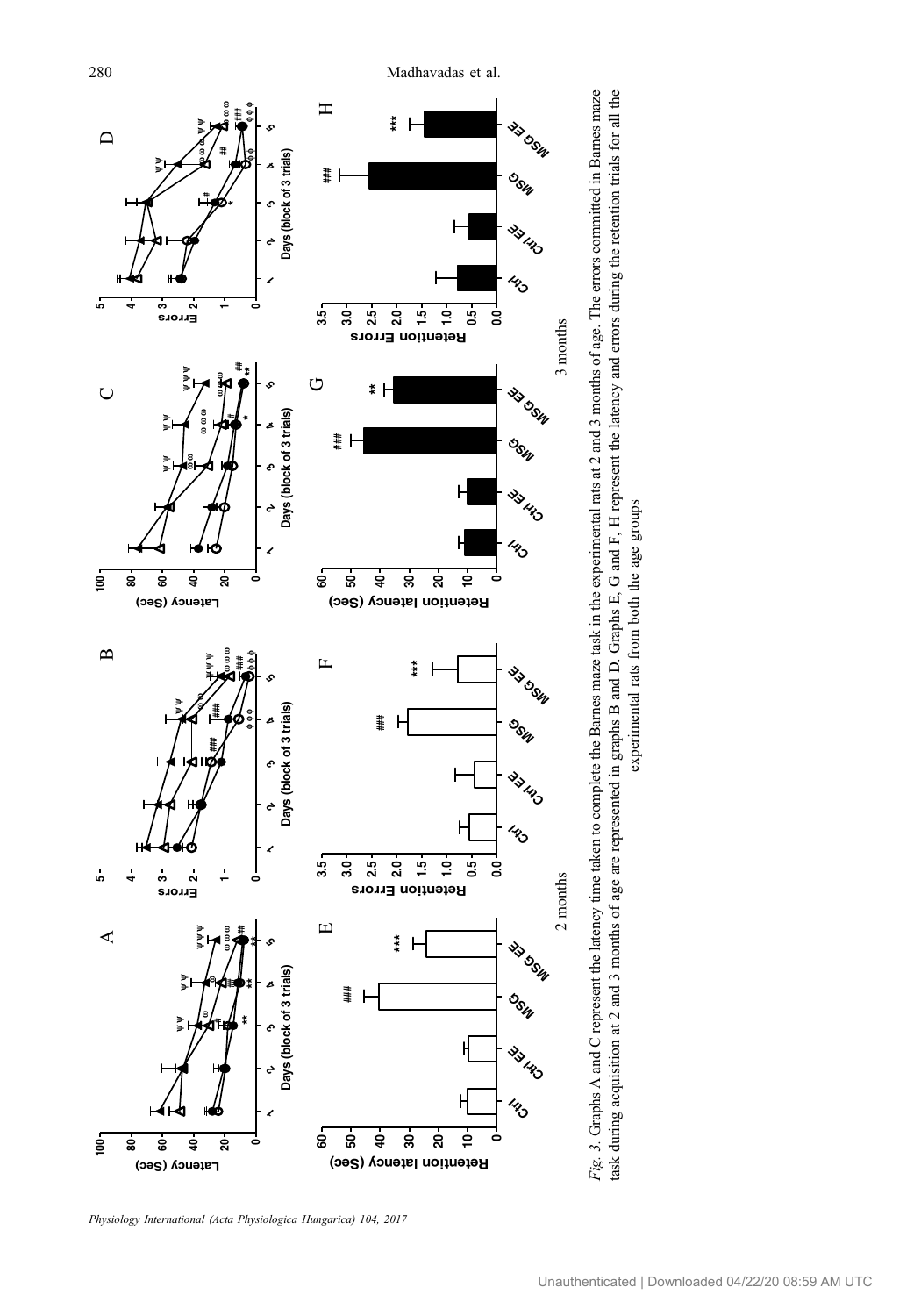On the first day of the training session, all the rats from different groups in both age groups committed more errors during exploration of the maze (Fig. [3B](#page-9-0) and [D](#page-8-0)) and by day 5, the mean number of errors to find the escape box remained significantly high in MSG rats at both age groups in comparison with Ctrl rats. Although the mean number of errors were reduced in the MSG EE groups, it was however not significant in comparison with the agematched MSG rats.

When retention trials were done after 5 days of acquisition, the memory of the escape box was consolidated in both age groups of MSG EE rats, which was evident from the reduction in the number of errors in comparison with age-matched MSG rats (Fig. [3F](#page-9-0) and [H](#page-9-0)).

#### Total hippocampal volume

The mean number of hippocampal sections per group was given in detail in Table [III](#page-11-0), and the mean total number of points per rat was  $2,542$  (min  $= 2,019$ , max  $= 2,865$ ). Shrinkage during the staining process was approximately 49%. The mean coefficient of errors for the total hippocampal volume estimates ranged between 0.007 and 0.009, using the demonstrated methods [\(20](#page-17-0)). Comparing the volume in the dorsal hippocampus between left and right hemispheres indicated no significant difference. Therefore, the data were interpreted as total hippocampal volume of the dorsal hippocampus. Analysis of total hippocampal volume by ANOVA indicated that there was a significant reduction in volume in the MSG rats in both age groups in comparison with the age-matched controls. Significant increase in volume with 11.3% was noticed in the 2-month-old MSG EE group in comparison with the MSG group. In 3-month-old rats, 10.09% increase in volume was observed in MSG EE group in comparison with the MSG group. However, EE treatment to Ctrl rats did not elicit significant increase in the hippocampal volume (Fig. [4](#page-12-0)).

#### Estimation of neuron number

The stereological estimates of neuronal number showed 18.21% reduction in the 2-month-old MSG group and 20.19% reduction in the 3-month-old MSG rats in comparison with the controls (Fig. [5A, a](#page-13-0)) in the CA1 region. In the DG region, 15.4% reduction of neurons in the case of 2-month-old MSG rats and 18.75% in the 3-month-old MSG rats were noticed in comparison with the age-matched control rats. In the CA3 region, there was a 13.61% reduction in the neuron number in the 2-month-old MSG group and 19.17% reduction in the 3-month-old MSG rats in comparison with the controls (Fig. [5B, b](#page-13-0)). EE-treated 3-month-old MSG rats showed significant increase in neuron number (10.3%) in the DG region of hippocampus in comparison with the age-matched MSG rats. A significant increase in neuron number was seen in 2-month-old MSG EE rats (11.04%) in the CA3 region of hippocampus in comparison with the age-matched MSG rats (Fig. [5B\)](#page-13-0). In CA1 region, a significant increase in neuron number was observed in 2-month- (15.61%) (Fig. [5A\)](#page-13-0) and 3-month-old MSG EE groups (12.64%) (Fig. [5a](#page-13-0)) in comparison with that in age-matched MSG rats (Fig. [5A, a](#page-13-0)). The CE of the stereological estimates was low in all groups  $(<0.1$ ), whereas the observed CV was more variable, ranging from 0.12 to 0.23 (Table [III\)](#page-11-0). The  $CE^2/CV^2$  ratio was calculated for each group, and indicates that the overall biological contribution to the variance is larger than the contribution from the stereological procedure (Table [III\)](#page-11-0).

Correlation between hippocampal neuron cells and reference/working memory errors Evaluation of the Ctrl, MSG, and MSG EE rats revealed a negative correlation (Fig. [6\)](#page-14-0) between the number of hippocampal CA3/CA1 neuronal cells and reference/working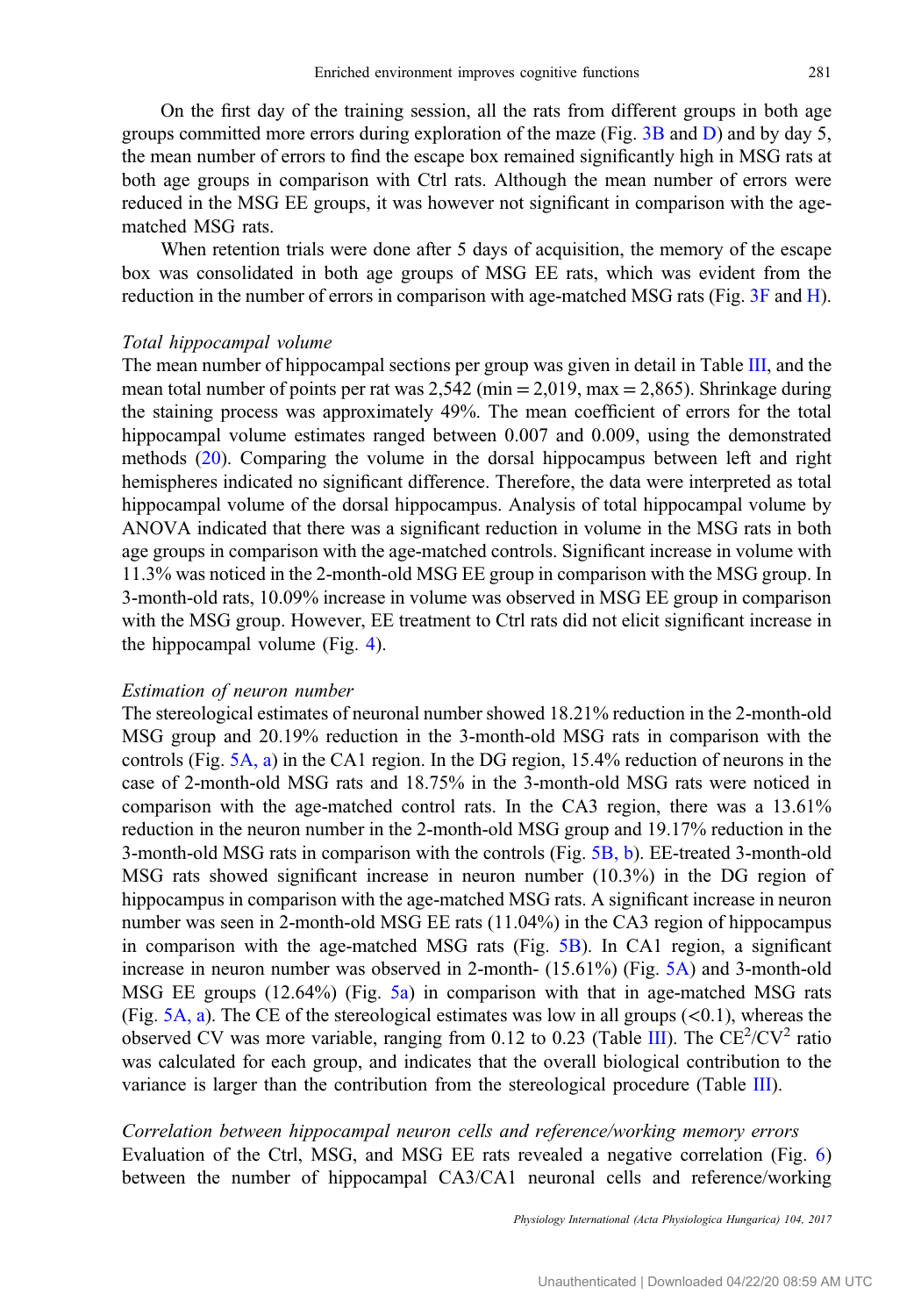Table III. Details from the optical fractionator probe runs used to estimate the total neuron number in each area Table III. Details from the optical fractionator probe runs used to estimate the total neuron number in each area

<span id="page-11-0"></span>

|                                                   |                |               |                  |                |               |                  |                |                |        |                  |               | Region        |           |                  |                |               |                |                  |                |                |                |                  |                |                     |
|---------------------------------------------------|----------------|---------------|------------------|----------------|---------------|------------------|----------------|----------------|--------|------------------|---------------|---------------|-----------|------------------|----------------|---------------|----------------|------------------|----------------|----------------|----------------|------------------|----------------|---------------------|
|                                                   |                |               |                  | ដ              |               |                  |                |                |        |                  |               | CA3           |           |                  |                |               |                |                  |                | <b>GAI</b>     |                |                  |                |                     |
|                                                   |                |               | 2-month-old rats |                |               | 3-month-old rats |                |                |        | 2-month-old rats |               |               |           | 3-month-old rats |                |               |                | 2-month-old rats |                |                |                | 3-month-old rats |                |                     |
| Parameter<br>$(n = 4)$                            | E              | E<br>E        | MSG              | MSG<br>E       | E             | E<br>E           | MSG            | MSG<br>E       | E      | E<br>E           | <b>MSG</b>    | MSG<br>E      | E         | E<br>E           | <b>MSG</b>     | MSG<br>EE     | E              | E<br>E           | <b>MSG</b>     | MSG<br>E       | E              | E<br>E           | <b>MSG</b>     | MSG<br>$\mathbb{E}$ |
| Mean no. of<br>sections                           | $\frac{15}{2}$ | $\frac{5}{2}$ | $\overline{4}$   | $\overline{z}$ | $\frac{5}{2}$ | $\tilde{5}$      | $\overline{4}$ | $\overline{4}$ | $\leq$ | $\approx$        | $\frac{5}{2}$ | $\frac{5}{2}$ | $\approx$ | $\leq$           | $\frac{5}{2}$  | $\frac{5}{2}$ | $\overline{4}$ | $\overline{4}$   | $\overline{a}$ | $\overline{c}$ | $\overline{4}$ | $\overline{4}$   | $\overline{c}$ | $\overline{c}$      |
| Mean no. of<br>probes                             | 163            | 166           | 137              | $\frac{14}{1}$ | 155           | 161              | 126            | 134            | 140    | 144              | 112           | 118           | 137       | 132              | $\overline{a}$ | 106           | 350            | 364              | 291            | 329            | 313            | 324              | 246            | 272                 |
| Mean CE                                           | 0.08           | 0.09          | 0.06             | 0.07           | 0.08          | 0.07             | 0.06           | 0.09           | 0.07   | 0.08             | 0.09          | 0.08          | 0.09      | 0.09             | 0.07           | 0.08          | 0.06           | 0.09             | 0.08           | 0.08           | 0.07           | 0.09             | 0.07           | 0.08                |
| Mean CV                                           | 0.13           | 0.16          | 0.15             | 0.14           | 0.19          | 0.12             | 0.19           | 0.14           | 0.16   | 0.17             | 0.20          | 0.14          | 0.21      | 0.17             | 0.15           | 0.22          | 0.15           | 0.13             | 0.23           | 0.14           | 0.17           | 0.13             | 0.19           | 0.16                |
| $\mathbb{C}\mathbb{E}^2\!/\mathbb{C}\mathbb{V}^2$ | 0.37           | 0.31          | 0.16             | 0.25           | 0.17          | 0.33             | 0.10           | 0.41           | 0.18   | 0.22             | 0.20          | 0.32          | 0.18      | 0.27             | 0.22           | 0.13          | 0.16           | 0.47             | 0.12           | 0.32           | 0.17           | 0.47             | 0.13           | 0.25                |
|                                                   |                |               |                  |                |               |                  |                |                |        |                  |               |               |           |                  |                |               |                |                  |                |                |                |                  |                |                     |

Physiology International (Acta Physiologica Hungarica) 104, 2017

Mean no. of sections: mean number of sections per rat; mean no. of probes: mean sum of optical dissectors used per rat; mean CE: mean of the estimated Gundersen's coefficient of Mean no. of sections: mean number of sections per rat; mean no. of probes: mean sum of optical dissectors used per rat; mean CE: mean of the estimated Gundersen's coefficient of  $=$  SD/mean); CE<sup>2</sup>/CV<sup>2</sup>: ratio that describes the contribution of stereological variance to the total variance; MSG: monosodium glutamate; EE: emiched environment; DG: dentate gyrus variance to the total variance; MSG: monosodium glutamate; EE: enriched environment; DG: dentate gyrus = $\sqrt{m}$ can CE<sup>2</sup>); CV: observed coefficient of variance in the group (CV  $\sqrt{$ mean C $E^2$  $\mathbf{u}$ error for each rat (mean CE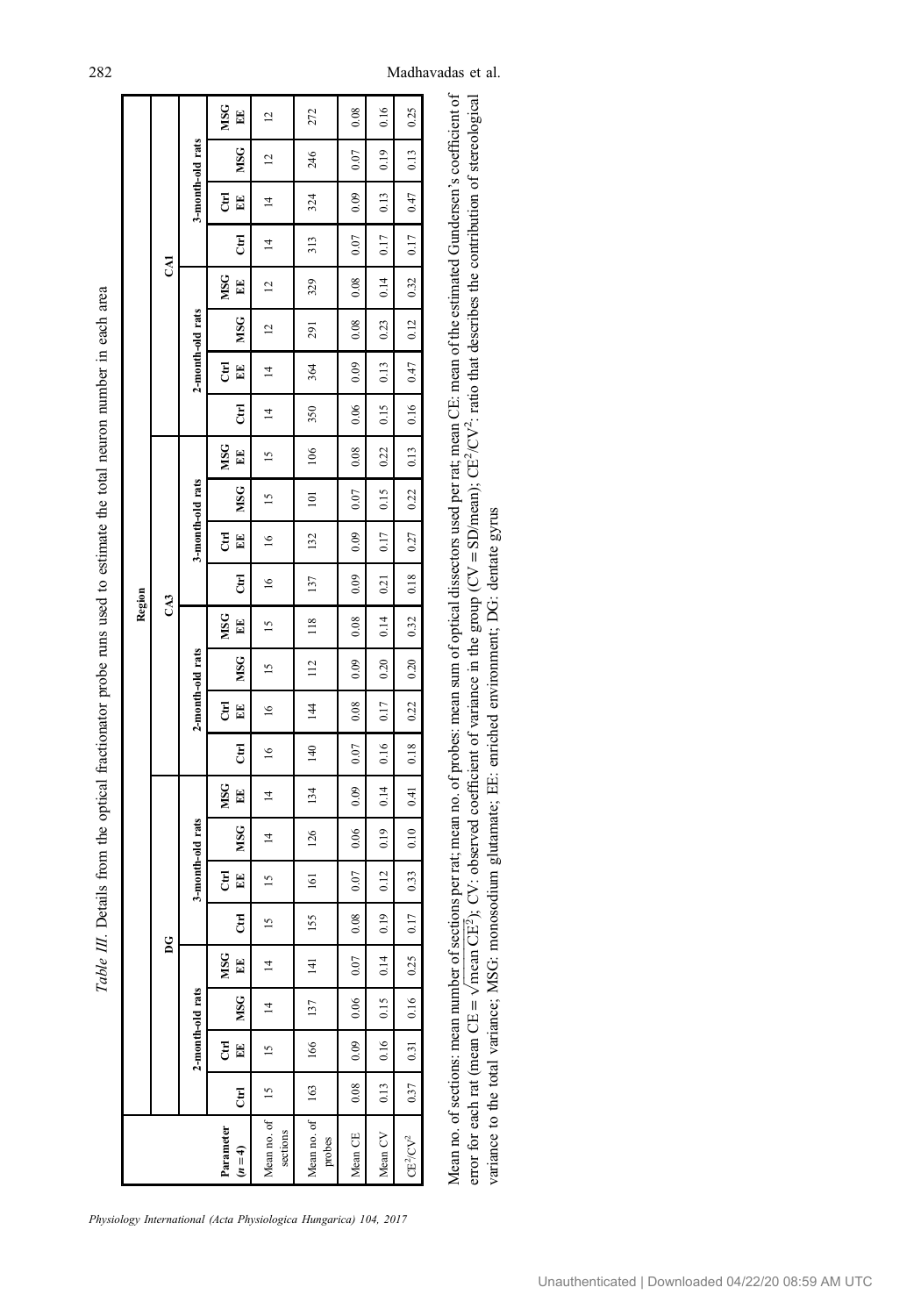<span id="page-12-0"></span>

Fig. 4. Changes in total hippocampal volume. Data presented as mean  $\pm$  SD. \*p < 0.05, \*\*p < 0.001, and \*\*\*p < 0.0001 compared with age-matched MSG-treated rats.  $\frac{h}{p} < 0.05$ ,  $f_{pp}^{***}$   $p < 0.001$ , and  $f_{p}^{#}$   $p < 0.0001$  compared with age-matched controls

memory errors in the RAM task ( $r = -0.86$ ;  $p = 0.026$ ; Ctrl vs. MSG) ( $r = -0.92$ ;  $p = 0.002$ ; MSG vs. MSG EE).

### Discussion

In this study, we demonstrated the cognitive deficits in the postnatal MSG-induced obese rats as early as 2 months of age with hippocampal neuronal loss and insulin resistance in the periphery. As a non-invasive therapeutic approach, we studied the effects of an EE protocol on obesity-associated brain changes. EE is a housing condition, which provided a combination of social (living together with other rats) and physical stimulation (novel objects, tunnels, and slides provided in the cage) to the MSG rats. Short-term EE paradigm contributed to increased insulin sensitivity with a significant functional recovery in the MSG EE rats in both 2- and 3-month age groups. The behavioral recovery in the partially baited RAM task was more prominent in the 2-month-old MSG EE group. Although there was improvement in the performance in the 3-month-old MSG EE group, it was however not comparable with the Ctrl rats. These results implicate the importance of critical therapeutic window period in reducing the damage caused by the postnatal insults by EE in improving the neuronal plasticity.

Using behavioral and histological studies, we investigated cognitive impairment associated with hippocampal neuronal loss in the MSG-treated rats. Hippocampus is involved in establishing a cognitive map of environment [\(44](#page-18-0)). The hippocampus has been shown to suffer cell loss at early stages in patients with AD ([19\)](#page-17-0), and neuronal loss in CA1/ hippocampus proper has been shown in both human patients ([57\)](#page-19-0), as well as in mice models [\(9](#page-17-0)) of AD. Comparing number of neurons in DG, CA3, and CA1 of the dorsal hippocampus between left and right hemispheres indicated no significant difference. Therefore, the data were interpreted as total number of neurons in each region of the dorsal hippocampus. The delineation of the areas of interest for estimation of neuron number was based on the rat hippocampus atlas [\(48](#page-18-0)). Cresyl violet stained slides were proved to be very feasible in estimating the neuron number using unbiased stereological method by Zhu et al. ([58\)](#page-19-0), and hence, this method was considered in this study.

Since the spatial working memory is affected in severely demented and AD cases  $(26)$  $(26)$ , in this study, RAM and Barnes maze tasks were employed to assess the spatial learning and memory functions in the experimental rats. Reference memory is a type of memory used to store and retain memory of events that are constant throughout the testing procedure (the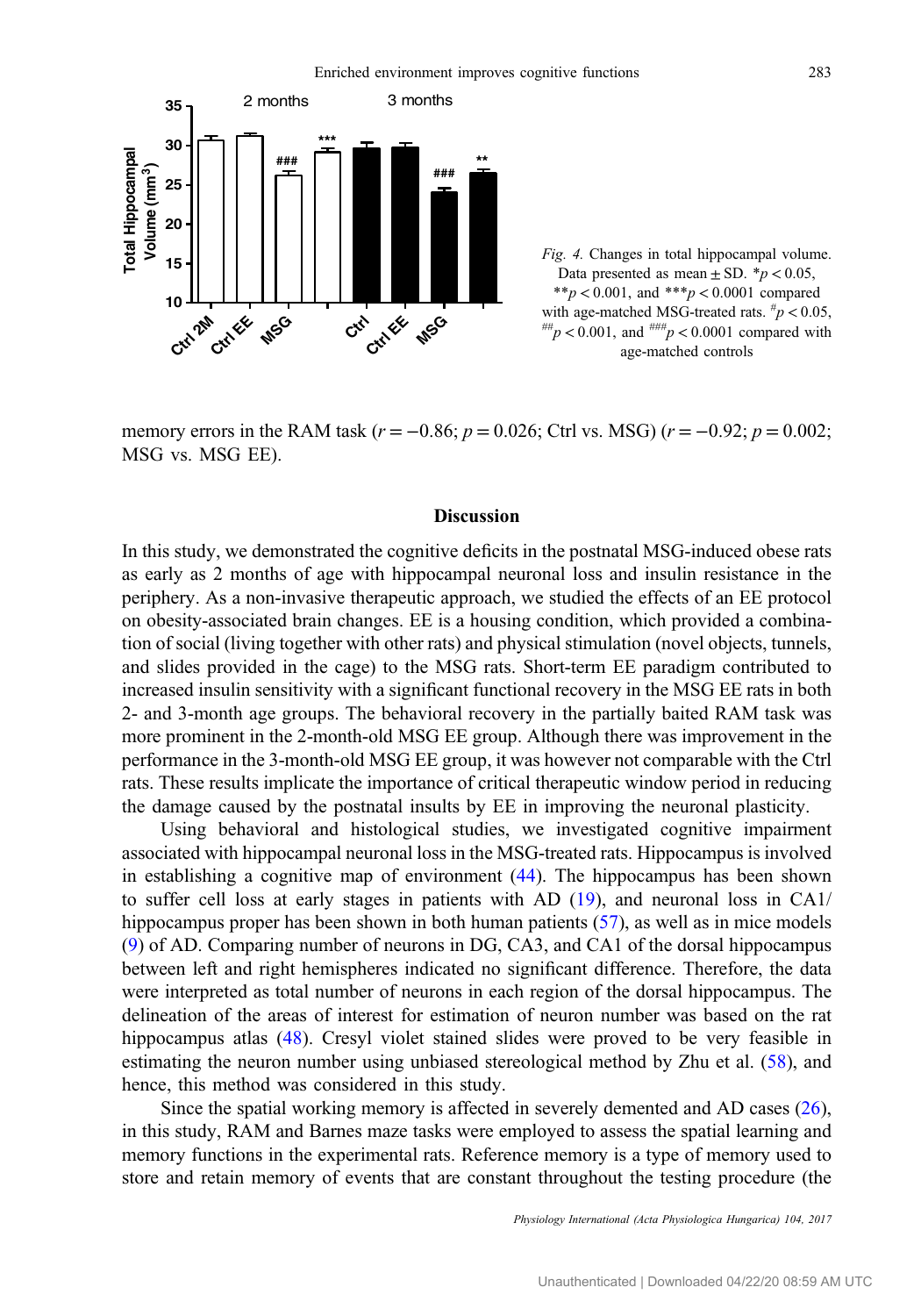<span id="page-13-0"></span>

Physiology International (Acta Physiologica Hungarica) 104, 2017

presented as mean

 $\pm$  SD.  $*_{p}$  <

 $< 0.05$ , \*\*p

v

 $< 0.001$ , and \*\*\**p* 

v

 $0.0001$  compared with age-matched MSG treated rats.  $*$ 

matched controls. Panels 1 (C–F) and 4 (c–f) represent the cresyl violet stained rat brain sections at the level of dorsal hippocampus region at 40× magnification in Ctrl, Ctrl EE, MSG, and MSG EE groups, respectively at 2 and 3 months of age. Panels 2 (G–J) and 5 (g–j) represent the CA1 region at 400× magnification in all groups at 2 and 3 months of age. Panels 3 (K–N) and 6 (k–n) represent the hippocampal CA3 region at 400× magnification in Ctrl, Ctrl EE, MSG, and MSG EE groups, respectively at 2 and 3 months of age. Scale bar (Panels 1–6)

 $= 50 \text{ }\mu\text{m}$ 

anels 3 (K-N) and 6 (k-n) represent the hippocampal CA3 region at 400x magnification in Ctrl, Ctrl EE, MSG, and MSG EE groups, respectively at 2 and 3 months of age. Scale MSG, and MSG EE groups, respectively at 2 and 3 months of age. Panels 2 (G-i) and 5 (g-j) represent the CA1 region at 400x magnification in all groups at 2 and 3 months of age.

 $p < 0.05,$   $\#_p$ 

 $< 0.001$ , and  $^{***}_{p}$ 

v

 $0.0001$  compared with age-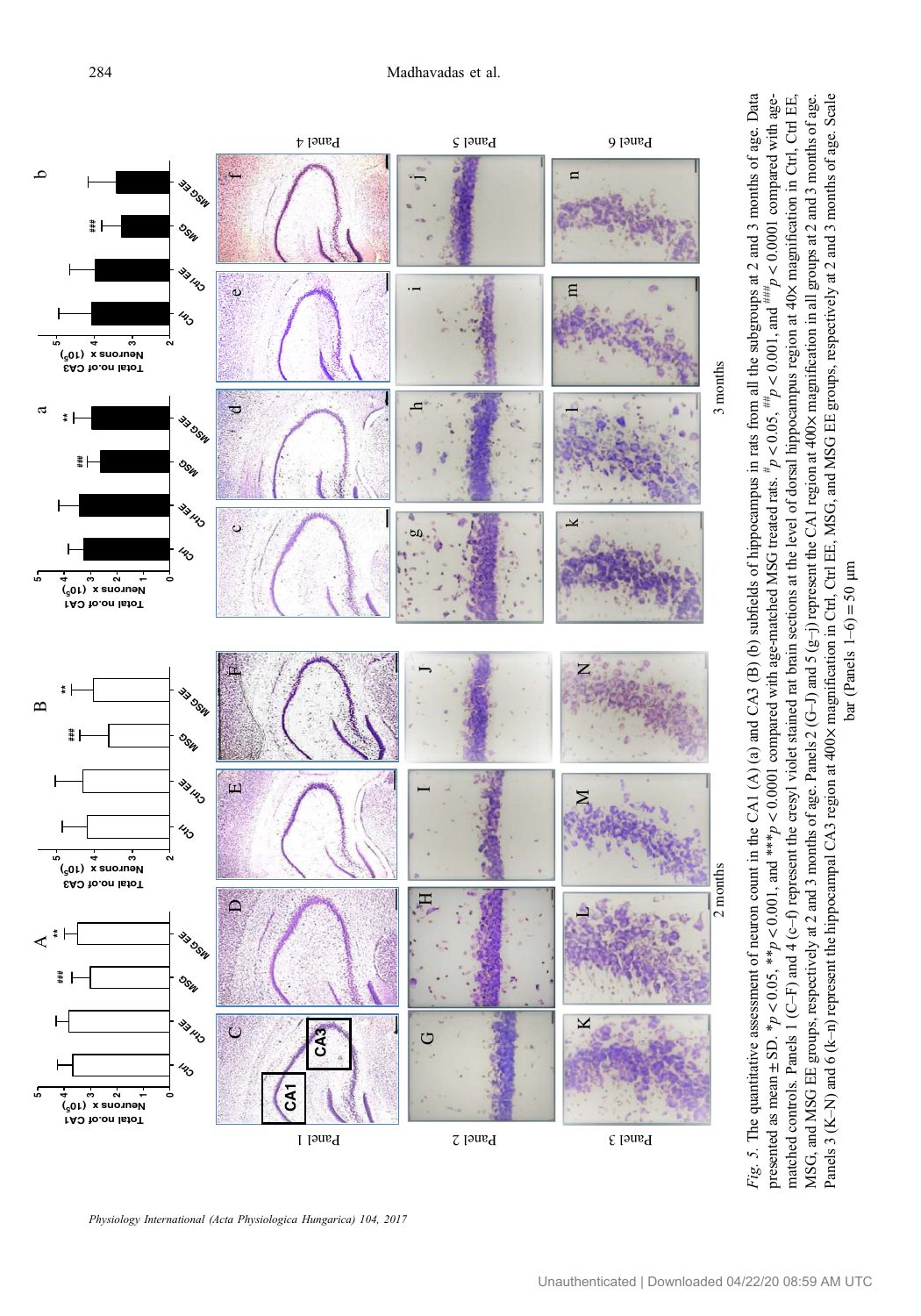<span id="page-14-0"></span>

Fig. 6. Correlation between reference/working memory errors and hippocampal CA1/CA3 neuron number. A negative correlation ( $r = -0.86$ ;  $p = .026$ ; Ctrl vs. MSG in panel A) ( $r = -0.92$ ;  $p = .002$ ; MSG vs. MSG EE in Panel B) was observed. Results represent both sides of hippocampus

sequence of baited arms) [\(46](#page-18-0)) and involves the formation of spatial or cognitive maps of the maze and its surrounding environment ([15\)](#page-17-0). Reference memory errors indicate implicit memory (non-contextual memory). Explicit memory, on the other hand, can be measured in the RAM task by assessing the number of times a rat goes back to an arm where it has already received food. Working memory refers to a set of processes needed to remember cues that differ from trial to trial in the maze, which implicates the explicit memory. In this study, both reference and working memory components were disrupted in the MSG rats in the RAM task (Fig. [2](#page-8-0)). In addition, MSG-induced obesity disrupted the place orientation abilities in Barnes maze task in rats with increase in latency and errors in both the age groups (Fig. [3](#page-9-0)). The loss of neurons in the hippocampal region (CA1 and CA3) (Fig. [5](#page-13-0)) in the MSG rats is the best current pathologic correlate of cognitive decline (Figs [2](#page-8-0) and [3](#page-9-0)) and with the EE exposure in both age groups, there was a significant increase in CA1 neuron number contributing to improved learning during the acquisition trials and memory consolidation during the retention trials with respect to the spatial reference memory task (Fig. [2A](#page-8-0) and [C](#page-8-0)). Indeed, the dorsal hippocampus seems to be highly involved in spatial learning ([41\)](#page-18-0). Moreover, all hippocampal subregions are highly interconnected, suggesting that, individually, they may serve discrete computational functions. The functionality of the hippocampal subregions can be dissociated behaviorally using different mazes for assessing the spatial working memory. New neurons are born throughout life in the DG region of hippocampus and several hypotheses have been developed to explain how new neurons might contribute to hippocampal function  $(30)$  $(30)$ . It has been proposed by Aimone et al.  $(1)$  $(1)$  $(1)$  that the new neurons, which are young when events occur, have a greater role in encoding and storage and in temporally relating one event to another. In this study, there was a marginal increase in neuron number in the DG region of EE exposed 2-month-old MSG rats and this can be correlated to the behavioral recovery in the RAM and Barnes maze tasks. The same phenomenon was not attributed to the 3-month-old MSG rats exposed to EE. Although we observed a significant increase in neuron number in the DG region, improvement in the spatial working memory was not observed highlighting the functional importance of the other hippocampal subregions (CA3 and CA1) in the behavioral studies. The CA3 network has been allocated the capacity to enable rapid acquisition of unique associations and to store patterned information received from the DG or directly from the entorhinal cortex for a short period of time [\(50](#page-18-0)). Accordingly, we can hypothesize a crucial role of the CA3 network in contextual memory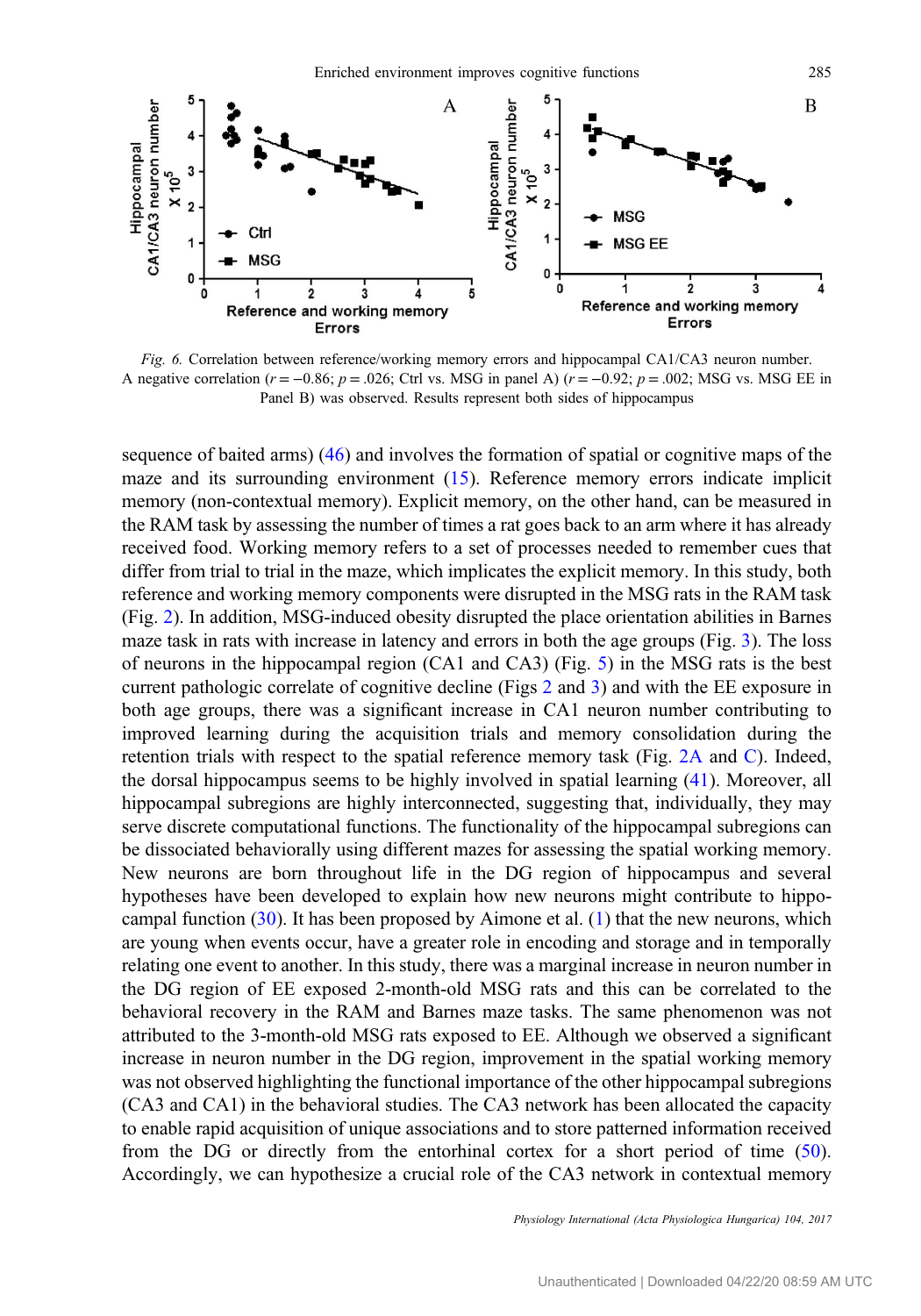acquisition. The present results are consistent with previous studies conducted by Handelmann and Olton ([21\)](#page-17-0) and Jarrard [\(28](#page-18-0)) where they showed that rats with CA3 lesions are impaired in spatial working memory, even though there was significant neurogenesis observed in the DG region of hippocampus. EE exposure to MSG rats at 2 months has shown improvement in the spatial working memory task during the retention trials in comparison with the age-matched MSG rats (Fig. [2F](#page-8-0)), whereas the same EE paradigm in the 3-month-old MSG EE rats has not shown any significant improvement (Fig. [2H\)](#page-8-0), and this behavioral data can be correlated with the stereology results where there was a significant increase in neuron number in the CA3 region of 2-month-old MSG rats exposed to EE but not in the 3-month-old MSG EE group. CA1 is mainly involved in the information-processing function and it has no autoassociative properties and it is considered as the major output structure of the hippocampus. Indeed, the CA1 area might be instrumental in recognizing the novelty or familiarity of an object or context [\(42](#page-18-0)). Therefore, this area might be rather involved in the consolidation and retrieval of recent contextual memory than in its processing. CA1 pyramidal cell axons primarily target the subiculum [\(3](#page-17-0)) and thus represent the final relay in a synaptic loop between the entorhinal cortex and hippocampus. With the EE exposure, MSG rats in both age groups have shown a significant increase in CA1 neuron number, which contributed to improved learning and memory in the spatial reference memory task (Fig. [2A](#page-8-0) and  $C$ ).

We have observed weak behavioral recovery following repeated trials in the RAM in the MSG rats (Fig. [2](#page-8-0)). Intensive training with repeated trials helps to overcome the behavioral deficits and it can be due to the involvement of other structures like pre/para subiculum, which were shown to be essential for spatial memory ([49](#page-18-0)). The behavioral recovery observed in MSG EE rats in this study also probably suggests the possibility of an alternative strategy that the rats used to make the right choices. Our results showed an effect of the environmental stimulation on cognitive flexibility and reduced neuronal loss in the hippocampus of the MSG rats exposed to EE. The novelty and efficacy of the short-term-enriched housing conditions on the behavioral performance accompanying the phenomena of improving the insulin sensitivity in the MSG-induced rats has also been elucidated. The impact of the obesity followed by insulin-resistant state on the CNS, specifically on limbic structures, has been extensively studied by several groups and they concluded that these peripheral disturbances can lead to increased risk of cognitive dysfunction and dementia [\(54](#page-19-0)). Disruptions to insulin levels or insulin signaling in the brain can contribute to neuronal dysfunction, degeneration, and cognitive impairment [\(5](#page-17-0)). The beneficial effects of EE on the hippocampus have been described in rat models of physiological and pathological conditions [\(43](#page-18-0)), counting aging [\(31](#page-18-0)) and AD ([12](#page-17-0)) among other situations. It was proved by Rovio et al. [\(51](#page-18-0)) in human subjects of dementia and AD with an improvement in cognition following an active lifestyle, which included a combination of social, physical, and cognitive components. The increase in neuron number in the CA1 and CA3 regions of the MSG EE 2M group and corresponding correlations between working memory errors established a link between increase in neuron number in the CA1 and CA3 subregions and working memory. This was supported in this study with the correlation analysis where the negative correlation between the number of CA1 and CA3 hippocampal neurons evaluated by Spearman's correlation coefficient indicated that neonatal MSG administration caused loss of hippocampal neuronal cells, and this loss has contributed to increase in reference and working memory errors in the RAM task (Fig. [6A\)](#page-14-0). With the EE exposure, MSG EE rats have shown recovery with reduced reference and working memory errors and with an increase in the number of hippocampal CA1 and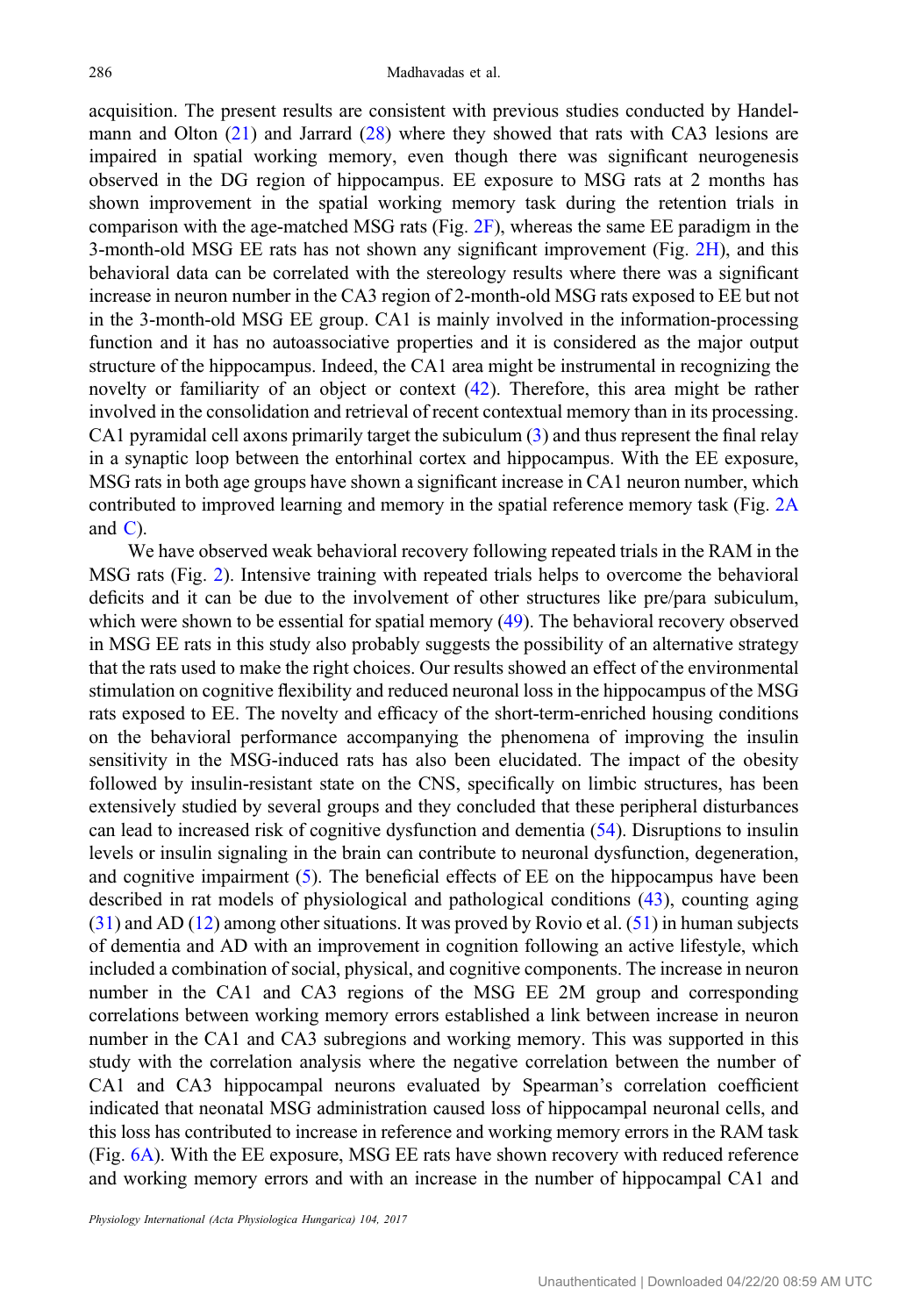<span id="page-16-0"></span>CA3 neuronal cells, which was confirmed by the negative correlation that was evaluated between the MSG and MSG EE rats (Fig. [6B\)](#page-14-0).

It is pertinent to mention at this juncture that although the RAM and Barnes maze are designed to assess the spatial learning abilities, one cannot generalize that these mazes utilize the same environmental visuospatial cues to form cognitive maps, rather the mazes differ in their search strategies and tap a variety of sources of non-spatial information in addition to the visuospatial cues for the construction of spatial maps [\(55](#page-19-0)). Barnes maze utilizes an aversive learning strategy when compared with the reward task in RAM. The nature of errors committed is also different in both tasks. The RAM explicitly requires working memory, and the hippocampus is essential for mediating working memory. Barnes maze helps to study the spatial localization component of hippocampal functioning. The behavioral performances of rats in different mazes cannot be correlated as they use different strategies to complete the given maze task [\(55](#page-19-0)). EE might not reverse the damaged function, but it may influence the unaffected abilities of the rat [\(16](#page-17-0)). We found such behavioral enhancement even in the Barnes maze performance in the MSG rats following enrichment during retention trials. The errors committed by the MSG EE rats following enrichment were comparable with the Ctrl rats exposed to standard housing at 2 months of age, whereas at 3 months of age, MSG EE rats' performance in the four-arm baited task was not comparable with the control rats and in this case, may be some changes in the EE paradigm with increase in number of days might have helped. The intensive training in the RAM with the EE exposure stimulated the hippocampal circuits in 2M MSG EE rats to a greater extent with complete functional recovery. At 3 months, the same EE paradigm has shown a lesser degree of recovery in comparison with the 2-month-old MSG EE group, highlighting the importance of critical window period where the experience-dependent plasticity reduces with increase in age. The enhanced insulin sensitivity observed in EE-exposed rats in this study might have mediated the effects of EE on hippocampal synaptology. This requires further studies. Additional studies using specific neuronal markers for neurogenesis need to be investigated in detail.

In summary, our findings elucidate the importance of EE and the critical therapeutic window period on behavioral recovery when considered at an early stage (45 days) in the postnatal MSG-treated rats than at a later stage. These observations are in agreement with the reported literature that EE intervention must occur early in disease course, prior to substantial cognitive deficits [\(18](#page-17-0)). These findings hold potential for translation to clinical research to study the influence of EE on individuals in the prodromal or preclinical stage of AD or in genetically susceptible individuals. However, this warrants further large-scale studies.

### Acknowledgements

Financial assistance to SS from Council of Scientific and Industrial Research, New Delhi [Grant no. 37 (1607) 13/ EMR-II] is gratefully acknowledged. SM is fellow of WOS-A scheme funded by Department of Science and Technology, New Delhi, India.

#### REFERENCES

- 1. Aimone JB, Wiles J, Gage FH: Potential role for adult neurogenesis in the encoding of time in new memories. Nat. Neurosci. 9, 723–727 (2006)
- 2. Ali AE, Wilson YM, Murphy M: A single exposure to an enriched environment stimulates the activation of discrete neuronal populations in the brain of the fos-tau lacZ and voluntary exercise massively increase neurogenesis in the adult hippocampus via dissociable pathways. Hippocampus 16, 250–260 (2009)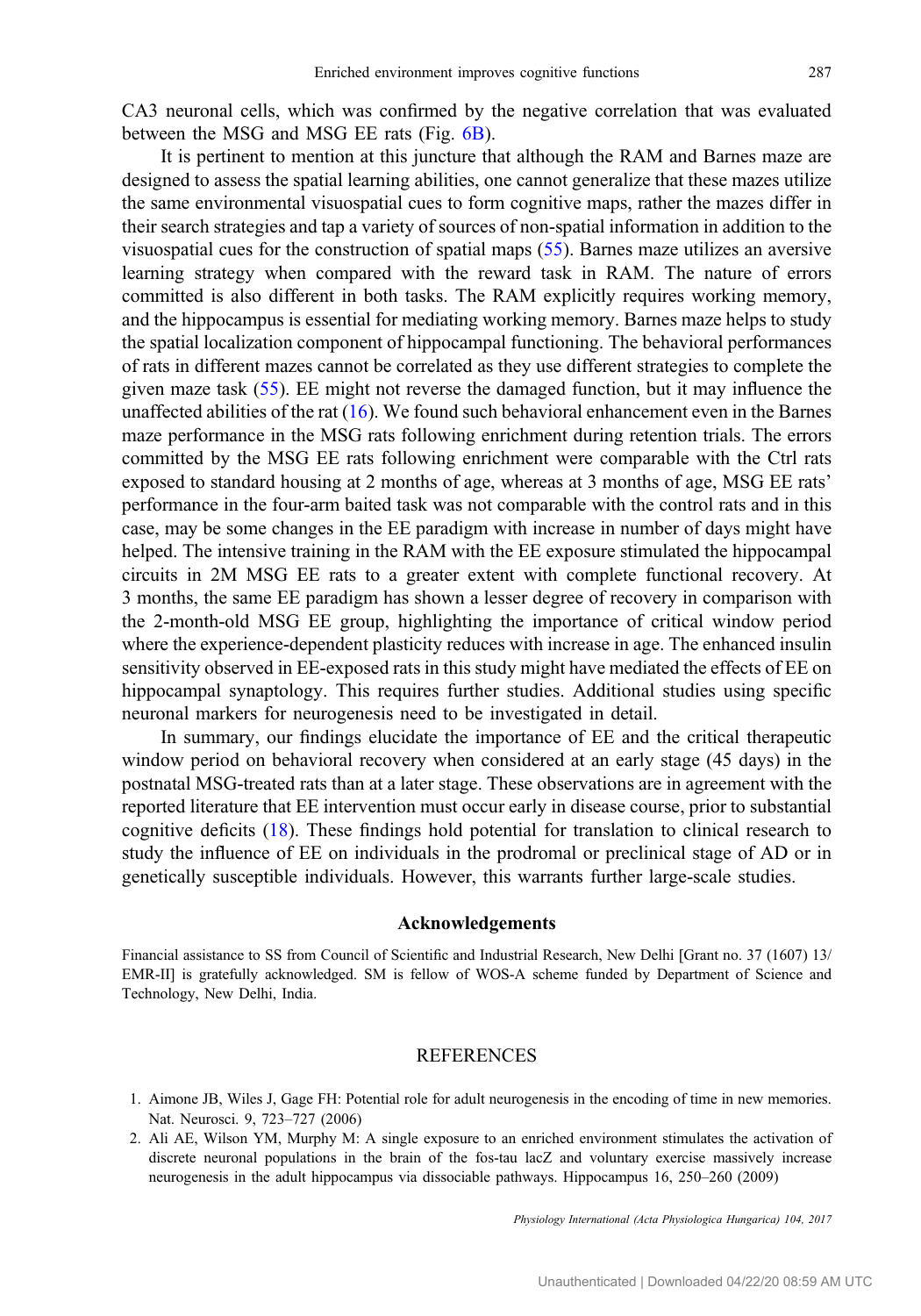- <span id="page-17-0"></span>3. Amaral DG, Dolorfo C, Alvarez-Royo P: Organization of CAl projections to the subiculum: a PHA-L analysis in the rat. Hippocampus 1, 415–436 (1991)
- 4. Andre C, Dinel AL, Ferreira G, Laye S, Castanon N: Diet-induced obesity progressively alters cognition, anxiety-like behavior and lipopolysaccharide-induced depressive-like behavior: focus on brain indoleamine 2, 3 dioxygenase activation. Brain Behav. Immunol. 41, 10–21 (2014)
- 5. Apostolatos A, Song S, Acosta S, Peart M, Watson JE, Bickford P, Cooper DR, Patel NA: Insulin promotes neuronal survival via the alternatively spliced protein kinase C δII isoform. J. Biol. Chem. 287, 9299–9310 (2012)
- 6. Bindu B, Rekha J, Kutty BM: Post insult enriched housing improves the 8-arm radial maze performance but not the Morris water maze task in ventral subicular lesioned rats. Brain Res. 1063, 121–131 (2005)
- 7. Boitard C, Cavaroc A, Sauvant J, Aubert A, Castanon N, Laye S, Ferriera G: Impairment of hippocampaldependent memory induced by juvenile high-fat diet in take is associated with enhanced hippocampal inflammation in rats. Brain Behav. Immunol. 40, 9–17 (2014)
- 8. Bonda DJ, Stone JG, Torres SL, Siedlak SL, Perry G, Kryscio R, Jicha G, Casadesus G, Smith MA, Zhu X, Lee H: Dysregulation of leptin signalling in Alzheimer disease: evidence for neuronal leptin resistance. J. Neurochem. 128, 162–172 (2014)
- 9. Bouter Y, Dietrich K, Wittnam JL, Rezaei-Ghaleh N, Pillot T, Papot-Couturier S, Lefebvre T, Sprenger F, Wirths O, Zweckstetter M, Bayer TAP: N-truncated amyloid β (Aβ) 4-42 forms stable aggregates and induces acute and long-lasting behavioral deficits. Acta Neuropathol. 126, 189–205 (2013)
- 10. Brotons-Mas JR, O'Mara S, Sanchez-Vives MV: Neural processing of spatial information: what we know about place cells and what they can tell us about presence. Presence 15, 485–499 (2006)
- 11. Buschler A, Goh JJ, Manahan-Vaughan D: Frequency-dependency of NMDA receptor-dependent synaptic plasticity in the hippocampal CA1 region of freely behaving mice. Hippocampus 22, 2238–2248 (2012)
- 12. Costa DA, Cracchiolo JR, Bachstetter AD, Hughes TF, Bales KR, Paul SM, Mervis RS, Arendash GW, Potter H: Enrichment improves cognition in AD mice by amyloid-related and unrelated mechanisms. Neurobiol. Aging 28, 831–844 (2007)
- 13. Dahl AK, Hassing LB, Fransson EI, Gatz M, Reynolds CA, Pedersen NL: Body mass index across mid-life and cognitive change in late life. Int. J. Obesity 37, 296–302 (2013)
- 14. Dawson R, Pelleymounter MA, Millard WJ, Liu S, Eppler B: Attenuation of leptin-mediated effects by monosodium glutamate-induced arcuate nucleus damage. Am. J. Physiol. Endocrinol. Metab. 273, E202–E206 (1997)
- 15. Eichenbaum H, Stewart C, Morris RG: Hippocampal representation in place learning. J. Neurosci. 10, 3531–3542 (1990)
- 16. Einon DF, Morgan MJ, Will BE: Effects of post-operative environment on recovery from dorsal hippocampal lesions in young rats: tests of spatial memory and motor transfer. J. Exp. Psychol. 32, 137–148 (1980)
- 17. Ellman GL, Courtney KD, Andres V, Featherstone RM: A new and rapid colorimetric determination of acetylcholinesterase activity. Biochemical Pharmacol. 7, 88–95 (1961)
- 18. Gehres SW, Rocha A, Leuzy A, Loss CM, Viola GG, Zimmer ER: Cognitive intervention as an early pharmacological strategy in Alzheimer's disease: a translational perspective. Front. Aging Neurosci. 8, 260 (2016)
- 19. Gomez-Isla T, Price JL, McKeel DW Jr, Morris JC, Growdon JH, Hyman BT: Profound loss of layer II entorhinal cortex neurons occurs in very mild Alzheimer's disease. J. Neurosci. 16, 4491–4500 (1996)
- 20. Gundersen HJ: Stereology of arbitrary particles. A review of unbiased number and size estimators and the presentation of some new ones, in memory of William R. Thompson. J. Microscopy 143, 3–45 (1986)
- 21. Handelmann GE, Olton DS: Spatial memory following damage to hippocampal CA3 pyramidal cells with kainic acid: impairment and recovery with preoperative training. Brain Res. 217, 41–58 (1981)
- 22. Hensch TK, Bilimoria PM: Re-opening windows: manipulating critical periods for brain development. Cerebrum 11, 1–18 (2012)
- 23. Hlinak Z, Gandalovicova D, Krejci I: Behavioral deficits in adult rats treated neonatally with glutamate. Neurotoxicol. Teratol. 27, 465–473 (2005)
- 24. Horvath G, Reglodi D, Vadasz Gy, Farkas J, Kiss P: Exposure to enriched environment decreases neurobehavioural deficits induced by neonatal glutamate toxicity. Int. J. Mol. Sci. 14, 19054–19066 (2013)
- 25. Hu YS, Xu P, Pigino G, Brady ST, Larson J, Lazarov O: Complex environment experience rescues impaired neurogenesis, enhances synaptic plasticity, and attenuates neuropathology in familial Alzheimer's disease-linked APPswe/PS1DeltaE9 mice. FASEB J. 24, 1667–1681 (2010)
- 26. Huntley J, Bor D, Hampshire A, Owen A, Howard R: Working memory task performance and chunking in early Alzheimer's disease. Br. J. Psychiatry 198, 398–403 (2011)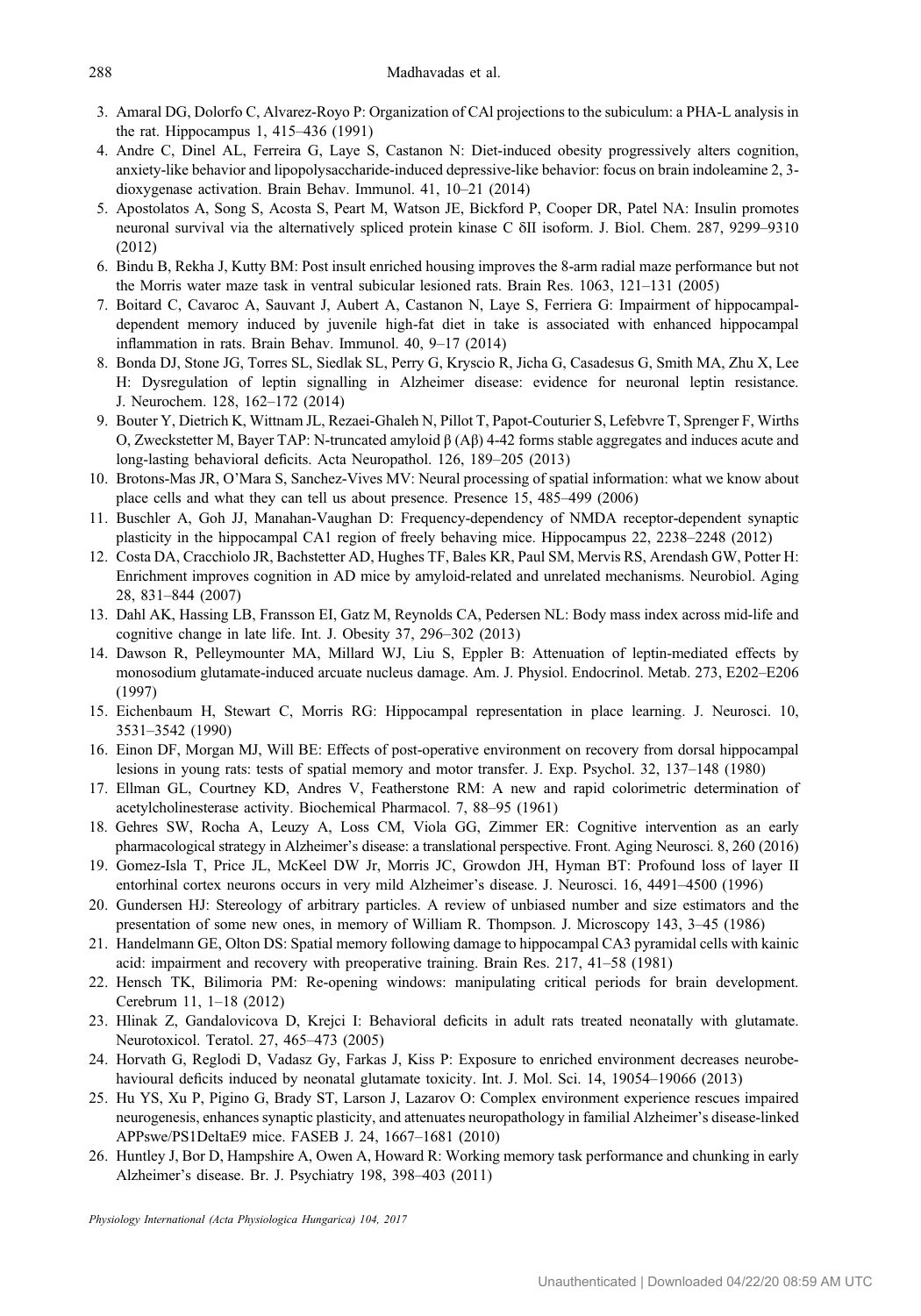- <span id="page-18-0"></span>27. Hwang LL, Wang CH, Li TL, Chang SD, Lin LC, Chen CP, Chen CT, Liang KC, Ho IK, Yang WS, Chiou LC: Sex differences in high-fat diet-induced obesity, metabolic alterations and learning, and synaptic plasticity deficits in mice. Obesity 18, 463–469 (2010)
- 28. Jarrard LE: Selective hippocampal lesions and behavior: effects of kainic acid lesions on performance of place and cue tasks. Behav. Neurosci. 97, 873–889 (1983)
- 29. Kanoski SE, Davidson TL: Western diet consumption and cognitive impairment: Links to hippocampal dysfunction and obesity. Physiol. Behav. 103, 59–68 (2011)
- 30. Kempermann G: The neurogenic reserve hypothesis: what is adult hippocampal neurogenesis good for? Trends Neurosci. 31, 163–169 (2008)
- 31. Kempermann G, Gast D, Gage FH: Neuroplasticity in old age: sustained fivefold induction of hippocampal neurogenesis by long term environmental enrichment. Ann. Neurol. 52, 135–143 (2002)
- 32. Kiss P, Hauser D, Tamas A, Lubics A, Racz B, Horvath ZS, Farkas J, Zimmermann F, Stepien A, Lengvari I, Reglodi D: Changes in open-field activity and novelty-seeking behaviour in periadolescent rats neonatally treated with monosodium glutamate. Neurotoxicity Res. 12, 85–93 (2007)
- 33. Leger M, Bouet V, Freret T, Darmaillacq AS, Dacher M, Dauphin F, Boulouard M, Schumann-Bard P: Environmental enrichment improves recent but not remote memory in association with a modified brain metabolic activation profile in adult mice. Behav. Brain Res. 228, 22–29 (2012)
- 34. Madhavadas S, Kapgal VK, Kutty BM, Subramanian S: The neuroprotective effect of dark chocolate in monosodium glutamate induced non-transgenic Alzheimer disease model rats: biochemical, behavioral and histological Studies. J. Dietary Suppl. 13, 449–460 (2016)
- 35. Madhavadas S, Kutty BM, Subramanian S: Amyloid beta lowering and cognition enhancing effects of ghrelin receptor analog [D-Lys (3)] GHRP-6 in rat model of obesity. Indian J. Biochem. Biophys. 51, 257–262 (2014)
- 36. Madhavadas S, Subramanian S: Combination of Spirulina with glycyrrhizin prevents cognitive dysfunction in aged obese rats. Indian J. Pharmacol. 47, 39–44 (2015)
- 37. Matyskova R, Maletinska L, Maixnerova J, Pirnik Z, Kiss A, Zelenza B: Comparison of the obesity phenotypesrelated to monosodium glutamate effect on arcuate nuleus and/or the high fat diet feeding in C57BL/6 and NMRI mice. Physiol. Res. 57, 727–734 (2008)
- 38. McQuaid RJ, Audet MC, Jacobson-Pick S, Anisman H: Environmental enrichment influences brain cytokine variations elicited by social defeat in mice. Psychoneuroendocrinology 38, 987–996 (2013)
- 39. Mitra R, Sapolsky RM: Short-term enrichment makes male rats more attractive, more defensive and alters hypothalamic neurons. PLoS One 7, e36092 (2012)
- 40. Morris MJ, Tortelli CF, Filippis A, Proietto J: Reduced BAT function as a mechanism for obesity in the hypohagic, neuropeptide Y-deficient monosodium glutamate-treated rat. Regul. Pept. 75, 441–447 (1998)
- 41. Moser MB, Moser EI, Forrest E, Andersen P, Morris RG: Spatial learning with a minislab in the dorsal hippocampus. Proc. Natl. Acad. Sci. U S A 92, 9697–9701 (1995)
- 42. Nakazawa K, McHugh TJ, Wilson MA, Tonegawa S: NMDA receptors, place cells and hippocampal spatial memory. Nat. Rev. Neurosci. 5, 361–372 (2004)
- 43. Nithianantharajah J, Hannan AJ: Enriched environments, experience dependent plasticity and disorders of the nervous system. Nat. Rev. Neurosci. 7, 697–709 (2006)
- 44. O'Keefe J, Nadel L (1978): The Hippocampus as a Cognitive Map, Oxford University Press, London
- 45. Olney JW: Brain lesions, obesity, and other disturbances in mice treated with monosodium glutamate. Science 164, 719–721 (1969)
- 46. Olton DS, Papas BC: Spatial memory and hippocampal function. Neuropsychologia 17, 669–682 (1979)
- 47. Pang TY, Renoir T, Du X, Lawrence AJ, Hannan AJ: Depression-related behaviours displayed by female C57BL/6J mice during abstinence from chronic ethanol consumption are rescued by wheel-running. Eur. J. Neurosci. 37, 1803–1810 (2013)
- 48. Paxinos G, Watson C (2004): The Rat Nervous Coordinates, The New Coronal Set, Elsevier, New York.
- 49. Riegert C, Galani R, Heilig S, Lazarus C, Cosquer B, Cassel JC: Electrolytic lesions of the ventral subiculum weakly alter spatial memory but potentiate amphetamine-induced locomotion. Behav. Brain Res. 152, 23–34 (2004)
- 50. Rolls ET (1996): Roles of long term potentiation and long term depression in neuronal network operations in the brain. In: Cortical Plasticity, eds Fazeli MS, Collingridge GL, Oxford Press, Oxford, pp. 223–250
- 51. Rovio S, Kareholt I, Helkala EL, Viitanen M, Winblad B, Tuomilehto J, Soininen H, Nissinen A, Kivipelto M: Leisure-time physical activity at midlife and the risk of dementia and Alzheimer's disease. Lancet Neurol. 4, 705–711 (2005)